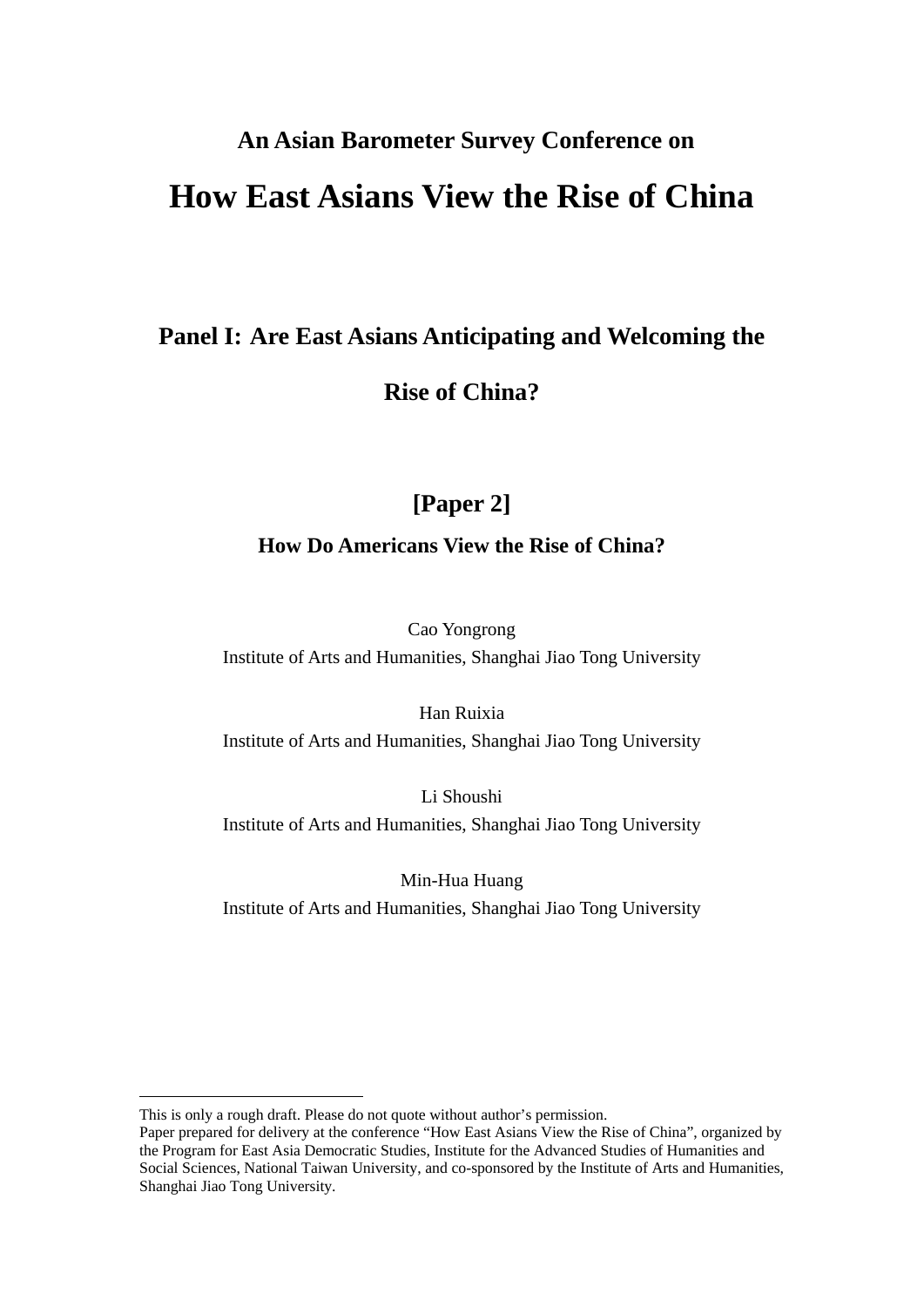#### **Introduction**

The rise of China is one of the most striking phenomena in international relations today.<sup>1</sup> Yet, there remains an equally striking lack of consensus about the implications of China's rise.<sup>2</sup> One of the debates dwells on different perceptions of whether China will seek to challenge the United States and dominate Asian regional politics.<sup>3</sup> Some argue that China has no intention to become a hegemonic power in either Asia or the world, and rather, the primary concern for China now is to maintain social stability while continue developing economy. $4$  For the past decade, Chinese leaders have proclaimed and reiterated a non-revisionist policy in multiple occasions.<sup>5</sup> They position China as a cooperative partner to the existing international order, and stress that China is a responsible stakeholder of the international society.<sup>6</sup>

Others, however, maintain that China will not be content to play "second fiddle" to the United States in Asia and will, over time, pursue a more assertive role and strive for great power status.<sup>7</sup> Just as other great powers have behaved throughout history, China will aspire to exercise control over its own "sphere of influence", and will not hesitate using coercive means if necessary.<sup>8</sup> Prominent American scholar John Mearsheimer has pointed out: "A wealthy China would not be a status quo power but an aggressive state determined to achieve regional hegemony"<sup>9</sup> This viewpoint is widely shared in the United States and many Americans distrust the Chinese official promulgation regarding China's peaceful rise.<sup>10</sup> Serious doubts have

 1 Charles Glaser. (2011). Will China's Rise Lead to War - Why Realism does Not Mean Pessimism. *Foreign Affairs* 90, pp. 80-84; M. Taylor Fravel. (2010). International Relations Theory and China's Rise: Assessing China's Potential for Territorial Expansion. *International Studies Review*, p. 505; C. Fred Bergsten. (2008). *China's Rise: Challenges and Opportunities.* United Book Press; Shaun Breslin.(2009). Understanding China's Regional Rise: Interpretations, Identities and Implications. *International Affairs* 85(4), pp.817-818; Jeffrey W. Legro. (2005). *Rethinking the World: Great Power Strategies and International Order*. NY: Cornell University Press. <sup>2</sup>

<sup>&</sup>lt;sup>2</sup> John J. Mearsheimer. (2006). China's Unpeaceful Rise. *Current History* 105(690), pp. 160-2; Charles Krauthammer. (1995). Why We Must Contain China. *Time*; Richard Bernstein and Ross H. Munro. (1997). *The Coming Conflict with China.* New York: Alfred A. Knopf. <sup>3</sup>

Steven W. Mosher. (2000). *Hegemon: China's Plan to Dominate Asia and the World.* San Francisco: Encounter Books.

<sup>&</sup>lt;sup>4</sup> Wen Jiabao. Report on the Work of the Government. The Fifth Session of the Eleventh National People's Congress on March 5, 2012. Premier of the State Council. pp. 1-8; Aaron L. Friedberg. (2005). The Future of U.S.-China Relations: Is Conflict Inevitable? *International Security* 30(2), pp. 7-8. 5

<sup>&</sup>lt;sup>5</sup> The White Book of China's Peaceful Development Road, Information Office of the State Council. Dec. 22, 2005. http://news.xinhuanet.com/politics/2005-12/22/content\_3954937.htm, accessed September 26, 2012.

<sup>&</sup>lt;sup>6</sup> Yang Jiechi. Chinese Minister of Foreign Affairs. November 30, 2009.

http://www.chinanews.com/gn/news/2009/11-30/1991193.shtml, accessed September 28, 2012.

 $\frac{7}{10}$  Elizabeth C.Economy. (2010). The Game Changer: Coping with China's Foreign Policy Revolution. *Foreign Affairs* 89(6), p. 142. <sup>8</sup>

<sup>&</sup>lt;sup>8</sup> Stephanie Kleine-Ahlbrandt; Andrew Small. (2008). China's New Dictatorship Diplomacy-Is Beijing Parting with Pariahs, *Foreign Affairs* 87(1), pp. 38-40.

<sup>&</sup>lt;sup>9</sup> John J. Mearsheimer. (2001). *The Tragedy of Great Power Politics*. New York: W. W. Norton. p.402.

<sup>10</sup> Yong Deng. (2009). China's Struggle for Status: The Realignment of International Relations. *Asia Policy* 8(1), p. 174.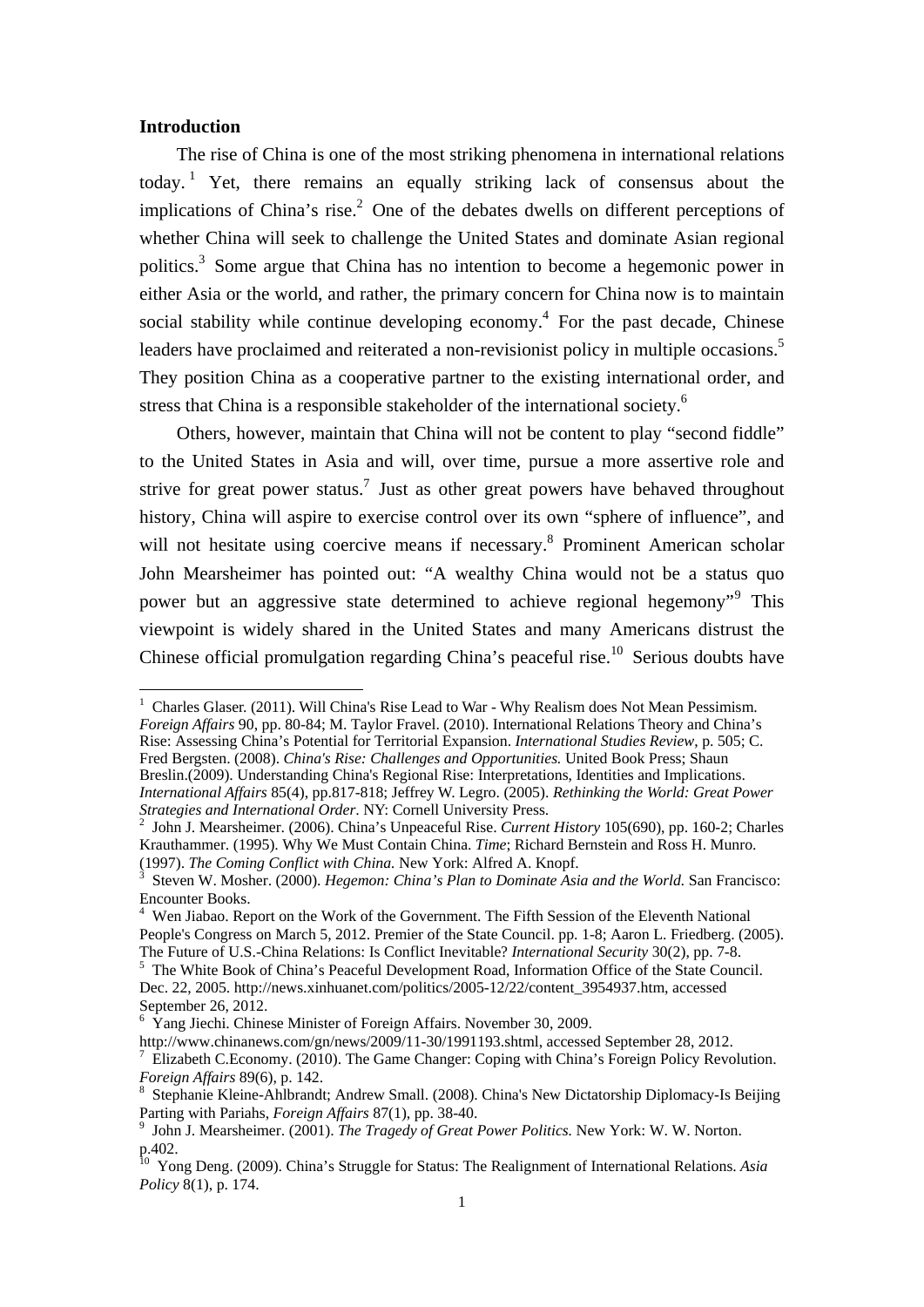been cast on whether China's non-revisionist pronouncement is only designed to camouflage the true revisionist ambition, and whether China can be trusted as a responsible great power given the non-democratic political system.<sup>11</sup>

 In addition to the above debate, there is a popular belief that China's national capability, up to now, lags behind the United States so much and that prevents China from becoming an effective competitor.<sup>12</sup> The U.S. government needs not concerning about China's intention so long as the U.S. military supremacy is assured.13 To bear out this viewpoint, we have to make two assumptions. First, China does not rise yet, and whether it will rise remains a big question.<sup>14</sup> Second, the United States can always resort to its military advantage and make it fungible to other dimensions, such as economic, political, or cultural areas.<sup>15</sup> Both are highly contentious, and to what extent Americans agree with these assumptions is still unknown.

The above discussion has delineated three different perspectives about how Americans perceive and understand the rise of China. Three focal points can be summarized to distinguish one from the others. The first issue has to do with whether Americans recognize the rise of China now. The second issue touches upon how Americans perceive China's intention if they agree that China has risen or will rise soon. The third issue concerns about whether Americans think that the military power can be fungible to other dimensions in international politics. In this paper, we are going to unravel these cognitive questions regarding China's rise through analysis of public opinion data. We will offer comprehensive explanations of how American view China's rise, as well as theoretical implications to the theory of great power politics.

#### **What's at Stake in Cognitive Factors?**

 In western democracies, public opinion greatly influences the government's decision making.16 Particularly for foreign policy, major decisions are always related to the matters of war and peace, and therefore, serious concerns will be paid to the rationale and consequence of these decisions.<sup>17</sup> In this scenario, all the citizens are stakeholders and their willingness to support is vital to the success of foreign policy.

<sup>11</sup> J. Wuthnow, X. Li, et al. (2012). Diverse Multilateralism: Four Strategies in China's Multilateral

Diplomacy. *Journal of Chinese Political Science*, p. 270.<br><sup>12</sup> S Lijun. (1999). China and the United States: Asymmetrical Strategic Partners. *The Washington Quarterly* 22(3), p.155.

<sup>&</sup>lt;sup>13</sup> I. Eland. (2003). *Is Chinese Military Modernization a Threat to the United States?*. Cato Institute.<br><sup>14</sup> J.Yue. (2008). Peaceful Rise of China: Myth or Reality?*International Politics* 45(4), p. 439.<br><sup>15</sup> R. K. Bet

<sup>&</sup>lt;sup>16</sup> S. B. Hobolt and R. Klemmemsen. (2005). Responsive Government? Public Opinion and Government Policy Preferences in Britain and Denmark. *Political Studies* 53(2), p. 379; L. R. Jacobs. (1992). The Recoil Effect: Public Opinion and Policymaking in the US and Britain. *Comparative Politics*, p.199.<br><sup>17</sup> P. J. Powlick and A. Z. Katz. (1998). Defining the American Public Opinion/Foreign Policy Nexus.

*Mershon International Studies Review* 42(1), p. 29.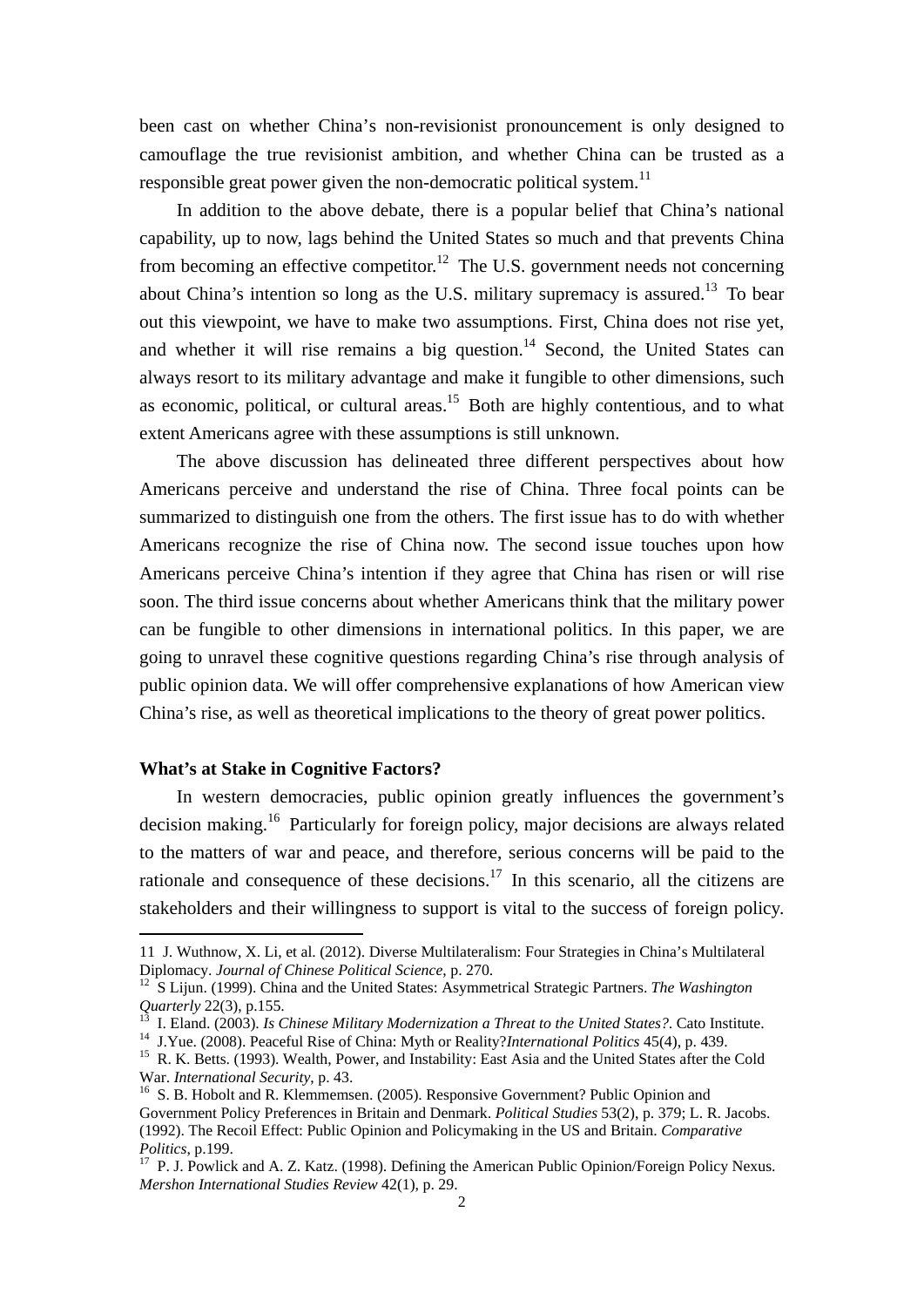For example, audience cost theory states that decision makers in democracies, in order to achieve their political interests, would take highly of public opinion and make necessary adjustment.<sup>18</sup> Meanwhile, the general public will also base on their interests to influence foreign policy.<sup>19</sup> Public opinion thus plays a critical factor for the government to evaluate pros and cons from the perspective of national interests as well as political calculations. It is critical to understand how Americans perceive and understand the rise of China's since these opinions shape U.S. grand strategy toward China and the world.

Current literature has provided plenty of discussions on how cognitive factors affect strategic interaction in international politics.<sup>20</sup> However, these works seldom propose convincing evidence to validate their cognitive assumptions. For instance, one important cognitive assumption of the neo-realist paradigm states that the incumbent power would perceive the increase of rising power's capability as definitive threat.<sup>21</sup> Realists constantly apply such a working assumption to analysis of international politics across different time and place. But how come the perception would be the same for the incumbent state, given the different spatiotemporal conditions, such as scale of war, level of technology, conception of national interests, and credibility of multilateral mechanisms? As a matter of fact, the rise of neo-liberalism in 1970s has already disclosed this problem by proposing that economic interests under certain circumstances might be the focal point of great power politics.22 This means, economic issues could overshadow security concerns and become the spotlight.<sup>23</sup> It is possible that minor powers can use issue-linkage to gain significant strength in negotiation with major powers. 24 This example demonstrates that low politics (economic) could be a more pressing issue than high politics (military) and that military superiority is not always fungible to the advantage of other dimensions. We should not treat the cognitive assumptions as invariant and self-evident, but rather, they are a function of time and place, always changing and requiring to be scientifically measured through rigorous surveys.

Surprisingly, the similar problem also exists in constructivist literature, the main

<sup>&</sup>lt;sup>18</sup> M. A. Baum. (2004). Going Private Public Opinion, Presidential Rhetoric, and the Domestic Politics of Audience Costs in US Foreign Policy Crises. *Journal of Conflict Resolution* 48(5), p. 604.

<sup>&</sup>lt;sup>19</sup> T. Risse-Kappen. (1991). Public Opinion, Domestic Structure, and Foreign Policy in Liberal Democracies. *World Politics* 43(4), p. 480.<br><sup>20</sup> R. Jervis. (1976). *Perception and Misperception in International Politics*. Princeton University

Press.

<sup>&</sup>lt;sup>21</sup> C. Pan. (2004). The "China Threat" in American Self-Imagination: the Discursive Construction of Other as Power Politics. *Alternatives*, p. 315.<br><sup>22</sup> S. G. Tarrow. (2011). *Power in Movement: Social Movements and Contentious Politics*. Cambridge

University Press.

<sup>&</sup>lt;sup>23</sup> B. Hindess. (1998). Neo-liberalism and the National Economy. *Governing Australia: Studies in Contemporary Rationalities of Government*. p. 210.

<sup>&</sup>lt;sup>24</sup> U. Lindell and S. Persson. (1986). The Paradox of Weak State Power: a Research and Literature Overview. *Cooperation and Conflict* 21(2), p. 79.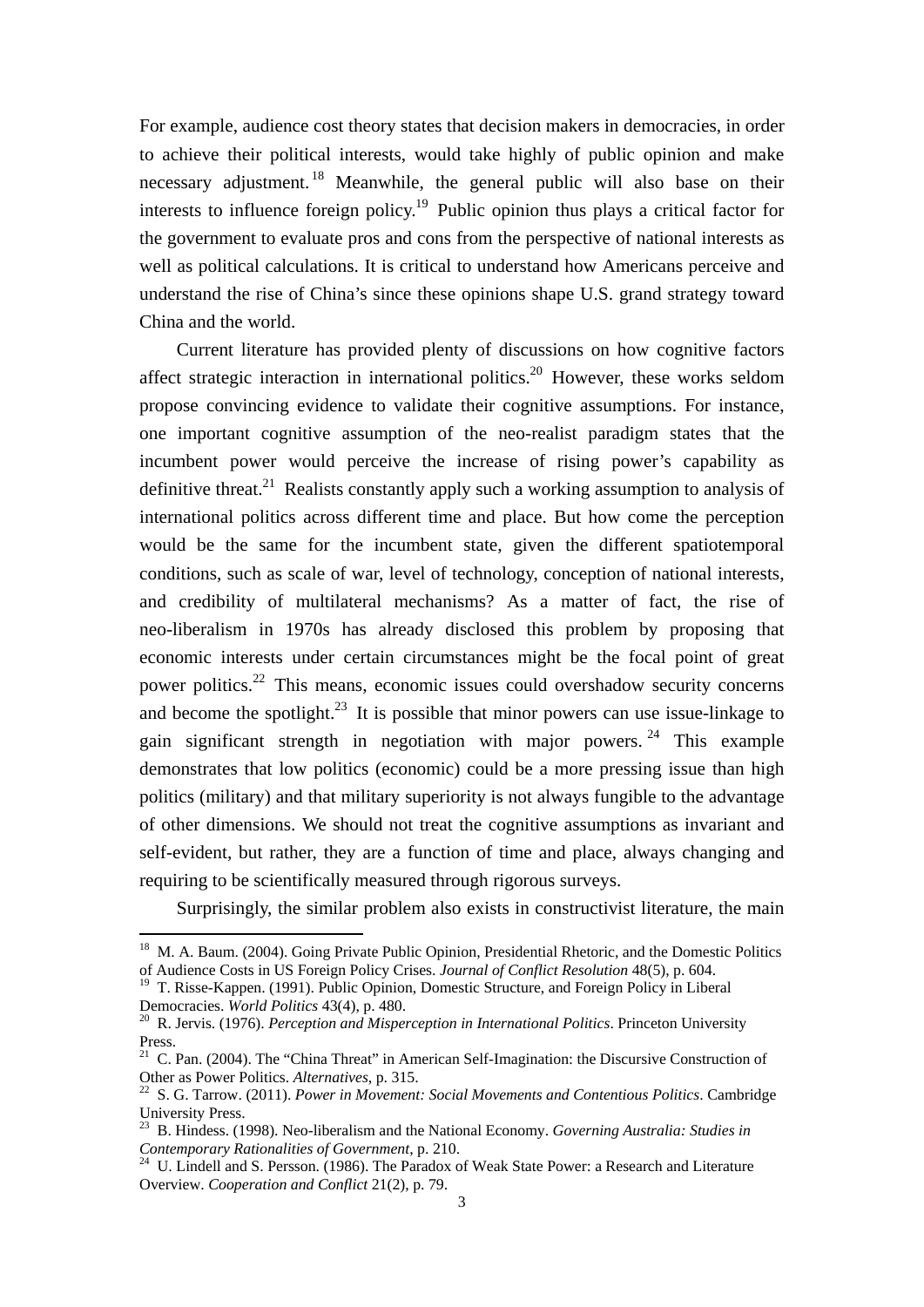IR paradigm that emphasizes psychological and sociological explanations. Since 1980s, there have been many strains of constructivist works which apply the cognitive factor to explain international politics. Some works illustrate the cognitive factor as realists describe, but more works stress that neither major nor minor states would perceive the status quo of international order as Hobbesian anarchy. Nonetheless, no systemic efforts were made to measure state actor's perception and understanding of international events in reality. Lacking empirical support, the cognitive explanation offered by constructivists, paradoxically, suffers from the same shortcoming as neo-realist or neo-liberalist argument.

In view of this problem, we intend to make a contribution by measuring how Americans view the rise of China. With such information, we can capture the malleable cognitive factor in international politics, and objectively evaluate which IR paradigms have more convincing assumptions that match the reality. We firmly believe that a pertinent analysis of China's rise can only be proceeded with accurate cognitive information. Otherwise, logical gaps always exist between assumptions and conclusions for all three major paradigms in international relations.

#### **Measuring How American View the Rise of China**

In American politics, many studies in political communication dedicate to finding out how news media and interpersonal networks shape American public opinion. These works are mostly oriented to domestic issues, but few pioneering works have been discovered that national images of foreign countries are greatly influenced by media agenda setting.<sup>25</sup> Similar studies also appeared in management science, and these works investigated how foreign nation's images are shaped or varied through analyzing consumer's attitude toward imported goods.<sup>26</sup>

 Previous surveys about China's image in America have been done by many academic or non-academic institutes, including Committee of  $100<sup>27</sup>$  PEW,<sup>28</sup> PIPA,<sup>29</sup>

<sup>&</sup>lt;sup>25</sup> J. B. Manheim and R. B. Albritton. (1984). Changing National Images: International Public Relations and Media Agenda Setting. *American Political Science Review* 78(3), pp. 641-657. 26 J. P. Bannister and J. A. Saunders. (1978). UK Consumers' Attitudes Towards Imports: The

Measurement of National Stereotype Image. *European Journal of Marketing* 12(8), pp. 562-570; Akira Nagashima. (1970). A Comparison of U.S. and Japanese Attitudes Toward Foreign Products. *Journal* of Marketing 34(1), pp. 68-74.

The Committee of 100 is an international, non-profit, non-partisan membership organization that brings a Chinese American perspective to issues concerning Asian Americans and U.S.-China relations. Our organization draws upon the collective experience, knowledge and resources of our members - Chinese Americans who have achieved prominence in a variety of fields and work in partnership towards our mission.

<sup>&</sup>lt;sup>28</sup> The Pew Research Center is a nonpartisan "fact tank" that provides information on the issues, attitudes and trends shaping America and the world. It does not take positions on policy issues. Its work is carried out by these seven projects.

<sup>&</sup>lt;sup>29</sup> The Program on International Policy Attitudes (PIPA) studies public opinion on international issues. PIPA is a joint program of the Center on Policy Attitudes (COPA) and the Center for International and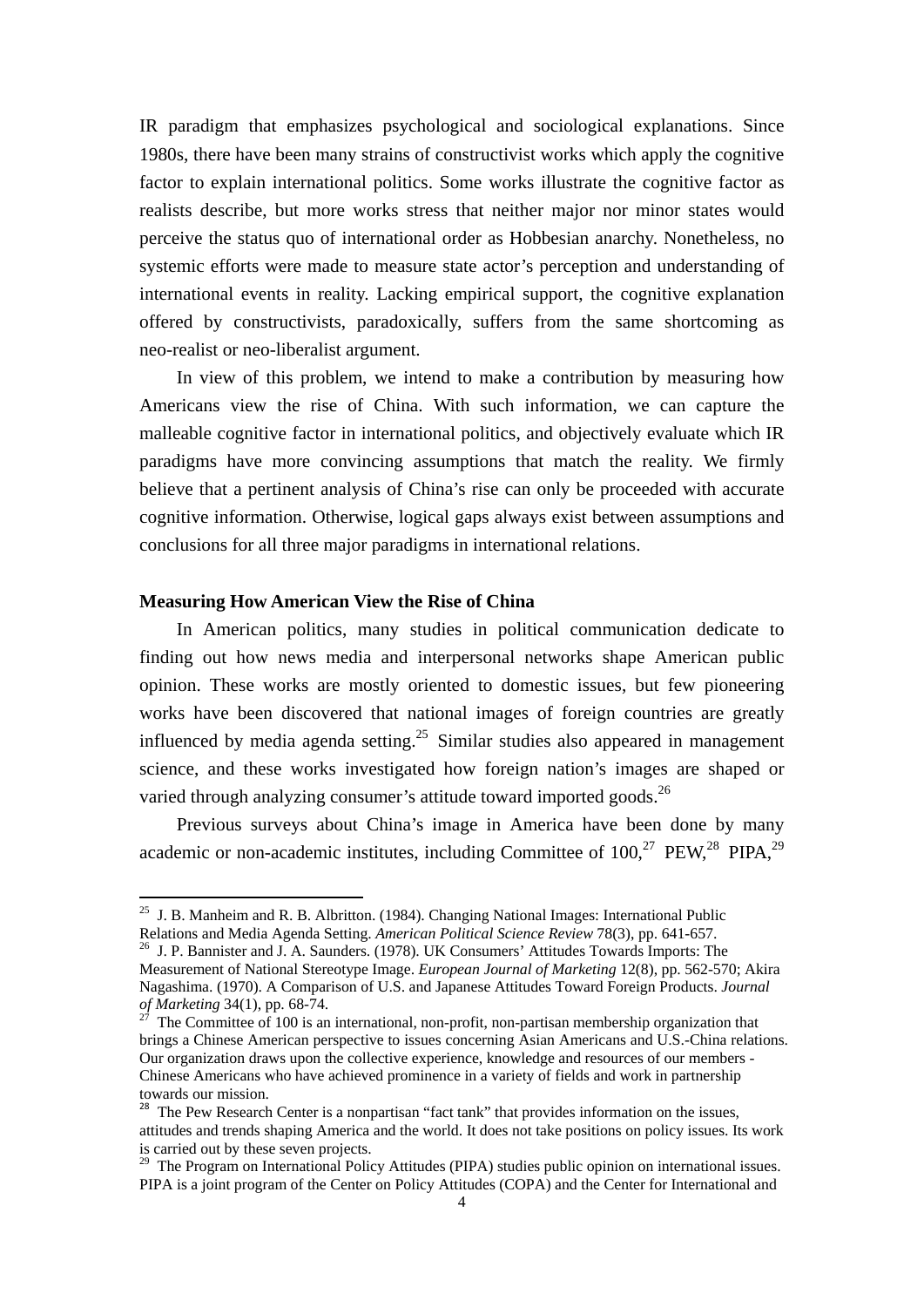Gallop, and CNN. However, these surveys only contain one or two questions that tap into the thermometer measure. Lacking other information, scholars are not able to utilize these surveys to investigate other related topics, such as the rise of China. Analysis of these surveys always stays at the descriptive level and not much explanatory work can be done.

 To achieve the analytical purpose regarding the rise of China, Institute of Arts and Humanities in Shanghai Jiao-tong University collaborated with the China Center in Duke University to conduct "Americans' Attitudes toward China Survey" (AACS) in 2010. This is one of the few national PPS (probability proportional to size) surveys initiated by Chinese academic unit in the United States. The questionnaire design invited U.S. and Chinese experts of political science, communication, and public opinion to participate. The survey comprises 84 questions in three sections: perception of China, media perception, and demographics, and it was executed by the Center for Survey Research (CSR), Indiana University, between June 23, 2010 and August 29, 2010. The average interview length was 24.2 minutes. Data were collected by telephone using the University of California Computer-Assisted Survey Methods software (CASES 5.4) on-site at the CSR telephone interviewing facilities.

 National Landline RDD sample was used in the study. The telephone numbers were randomly generated using the Genesys list-assisted method. This method allows for unpublished numbers and new listings to be included in the sample. After selecting a random sample of telephone numbers, the numbers were matched to a database of business and non-working numbers. All matches were subsequently purged from the original sample. The sample encompassed the continental United States, excluding Alaska and Hawaii. At each residential telephone number we randomly selected a respondent from all household members age 18 or older.

 All cases confirmed to be eligible were called up to 24 times, except in cases of respondent refusal or insufficient time before the end of the study. Cases with unknown eligibility (persistent no answers or answering devices unknown to belong to residences) were called a minimum of 8 times, with calls made during the morning, afternoon, evening, and weekend. Interviewers attempted to convert each refusal at least twice, once at the first instance of refusal and again a few days later.

The final sample (N=810) includes 402 men and 404 women, their ages range from 18 to 97, and their average age is 56.88. In terms of education level, 18 are less than high school, 182 are high School, 238 are some college or associated degree, and 365 are bachelor degree and post-graduate degree. White or Caucasian is accounted for 84.4%, Black or African-Americans 5.8%, American Indian or Alaska Native 2.8%, and Asians 2.4%. 27.9% of them are Democrats, 31.5% Republicans, and

<u> Andreas Andreas Andreas Andreas Andreas Andreas Andreas Andreas Andreas Andreas Andreas Andreas Andreas Andr</u>

Security Studies at Maryland (CISSM), University of Maryland.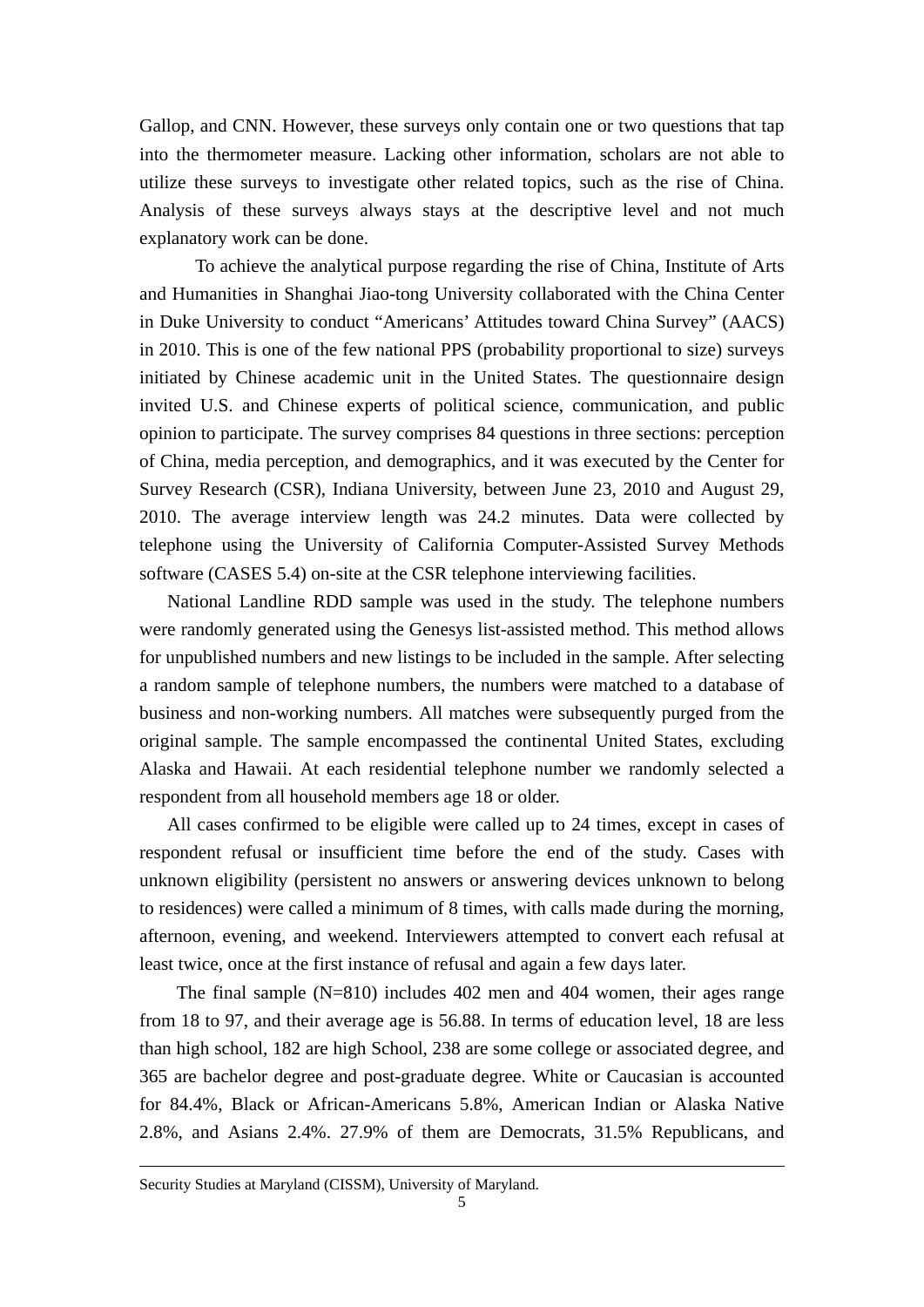32.1% non-party.

In the following sections, we present the main findings of how American view the rise of China through analysis of the AACS survey, including whether American recognize China's rise, economic and political factors in Sino-American relationship, historical and strategic factors in Sino-American relationship, China as a political model, social interaction and image of China, and whether American anticipate and welcome the rise of China.

#### **Do American People Recognize the Rise of China Now?**

There is no doubt that China has successfully elevated its national capability for the past two decades. But whether Americans regard China's development enough to threaten U.S. is unknown. Since this perception reflects the current mindset of the American public and it might determine how U.S. interacts with China, we first investigate whether Americans recognize the rise of China now and whether they think China's rise in positive or negative terms. The exact wording of the first question is "China has been influential in world politics" and a five-point likert scale is applied.



**Figure 1 China Has Been Influential in World Politics** 

As Figure 1 presents, 61.2% of American agree with the statement that "China has been influential in world politics", 24.9% show a neutral attitude, and 13.9% do not think China very influential. Apparently the majority of Americans do recognize the rise of China in world politics. But whether they perceive it positively or negatively? We explore this issue by comparing a set of feeling-thermometer questions toward regional powers including Japan, India, Russia, and China. The scale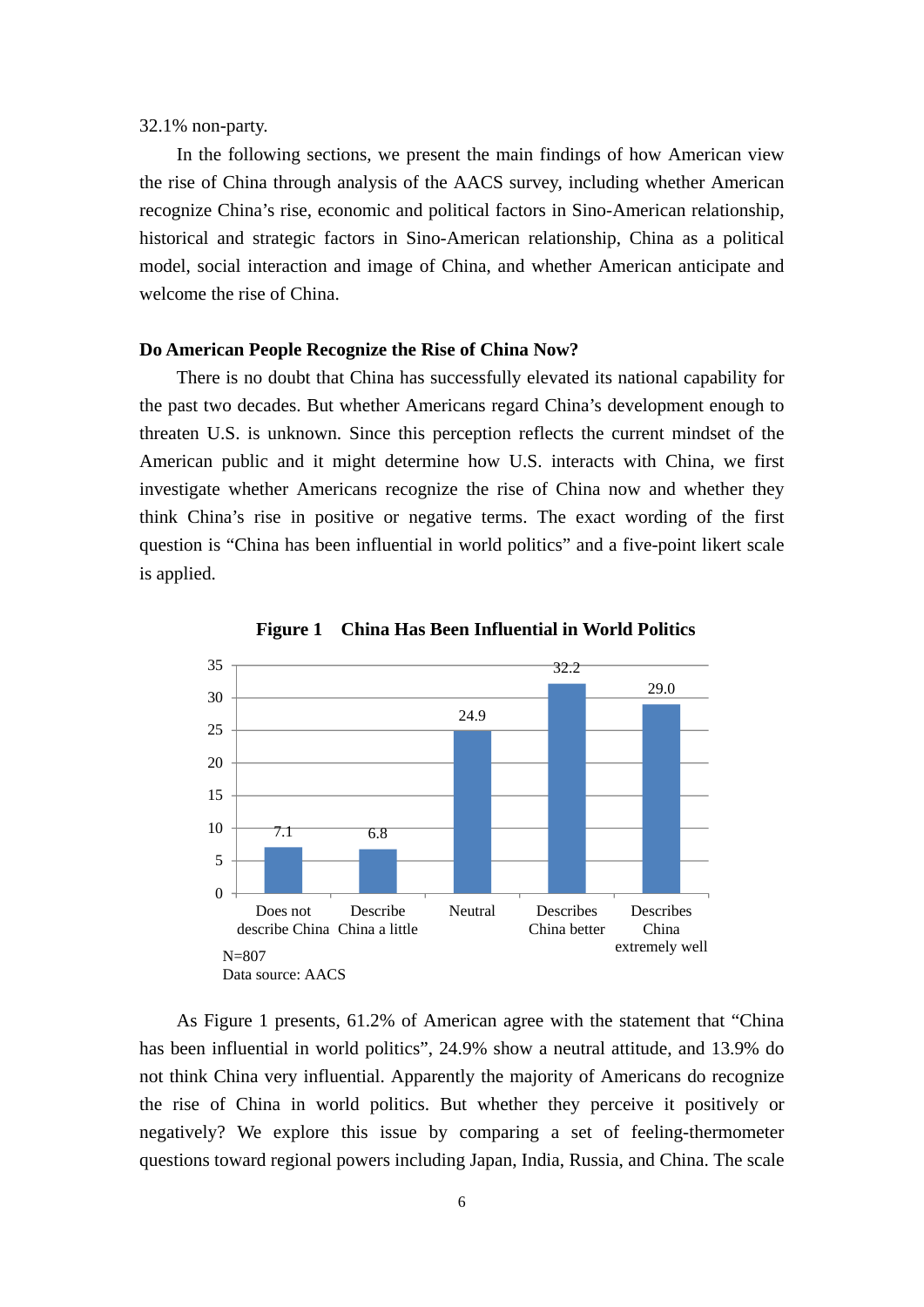of the feeling thermometer ranges from 0 to 100 degree, and the dividing line for positive or negative response set to 50.



**Figure 2 Thermometer Measure of Asian Major Powers Among Those Who Recognize China's Rise**

**Figure 3 Whether the statement "China has been dodging responsibility in the world" describe China well?** 



As Figure 2 shows, among those Americans who recognize the rise of China, they show the lowest feeling evaluation toward China (49.33) compared with Japan (68.14), India (60.05), and Russia (50.79), and we have ruled out the order effect by randomizing the sequence of the questions for the four countries. This finding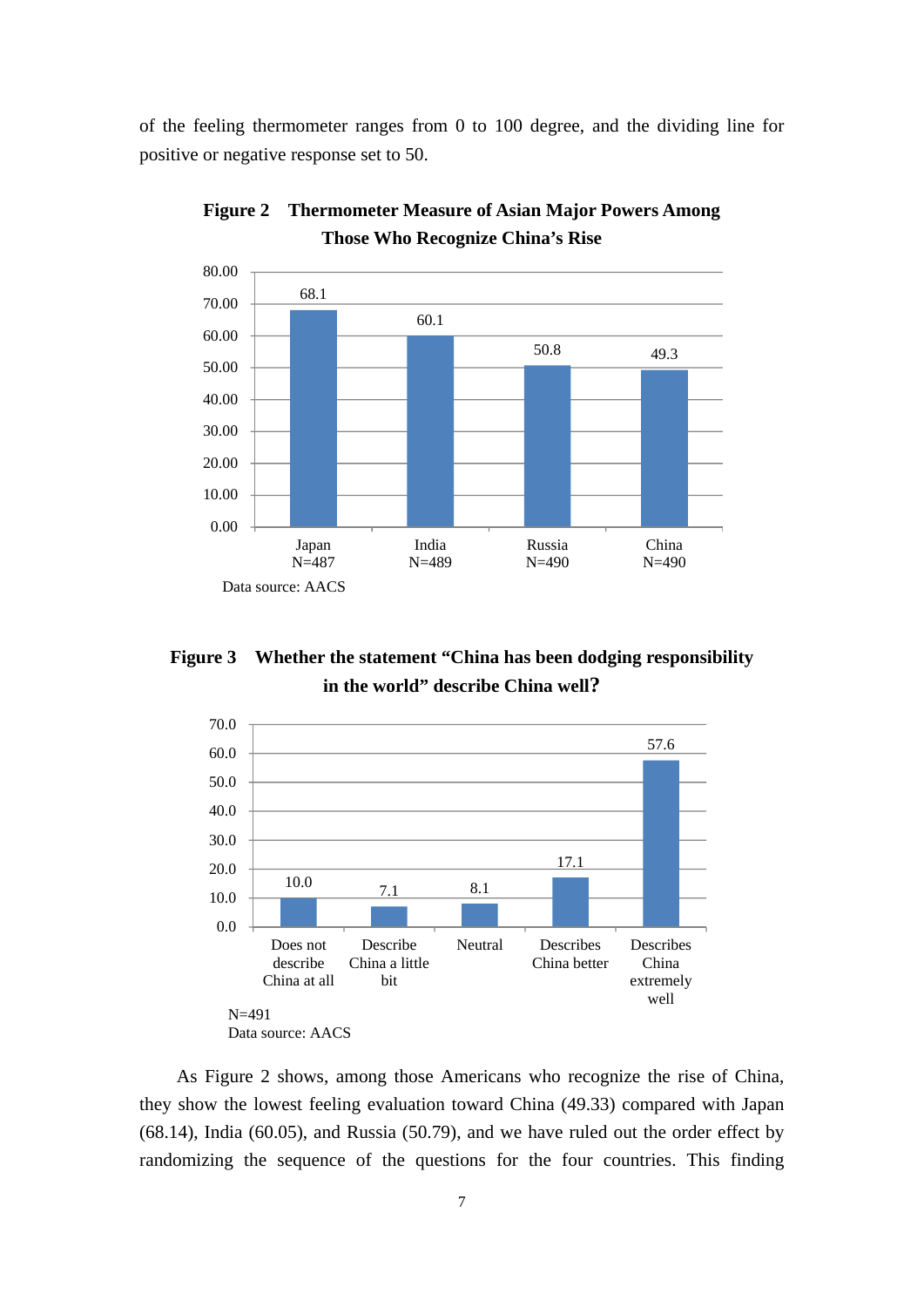indicates that Americans do not like the rise of China very much.<sup>30</sup> The same result also appears in another related question: "do you think the following statement describing China well--China has been dodging responsibility in the world". The finding is reported in Figure 3, and it shows that 57.6% Americans strongly agree that China is dodging responsibility in the world, and the number of "agree" and "strongly agree" combined increases to 74.7%. This reinforces our conclusion that Americans generally do not view the rise of China in a positive way.

A clear conclusion can be summarized from the above findings. Americans do recognize the fact that China is rising, but they do not welcome it, nor do they think China as a responsible rising power. While China's thermometer measure is just slightly below 50 degree and it is very close to the neutral evaluation, the lowest ranking signals an alarm that Americans might even dislike China more than Russia, a long-term rivalry since World War II.

#### **Economic and Political Factors on China's Image**

From neorealist and neo-liberalist perspectives, the political and economic relationship between China and U.S. is more competitive than collaborative in nature. Specifically in great power politics, China's leapfrogging development in economic and political spheres implies the relative loss of U.S. advantage in international politics. In contrast, the constructivist viewpoint might believe that China and U.S. could be strong allies regardless of who benefits more from each other. For the possible influence of economic factors on American's attitude towards China, we explore by two questions as follows: "to the best of your knowledge, do you think the U.S. loans more money to China or that China loans more money to the U.S.?" and "whose economy do you think would be harmed more if the US completely broke off trade relations with China, the Chinese economy, or the US economy?"

As shown in the Table 1, only 25.7% Americans think "U.S. loans more to China", and 74.3% think"China loans more or equal to U.S". Furthermore, we asked respondents to evaluate the relative impact if the US completely broke off trade relations with China. As Table1 makes evident, 39.3% Americans think "Chinese economy hurts more", and 60.7% of American think "US economy hurts more". The two findings suggest that Americans not only recognize the importance of China to their economy, but also realize that U.S. now depends more on China instead of vice versa.

Does this cognitive understanding affect American's attitude to China? We conduct an ANOVA test and find those who believe US hurts more in economy tend

<sup>&</sup>lt;sup>30</sup> If all the samples is included regardless whether the respondent recognizes China's rise, the result remain the same that Americans like Japan first, India the second, and then Russia and China.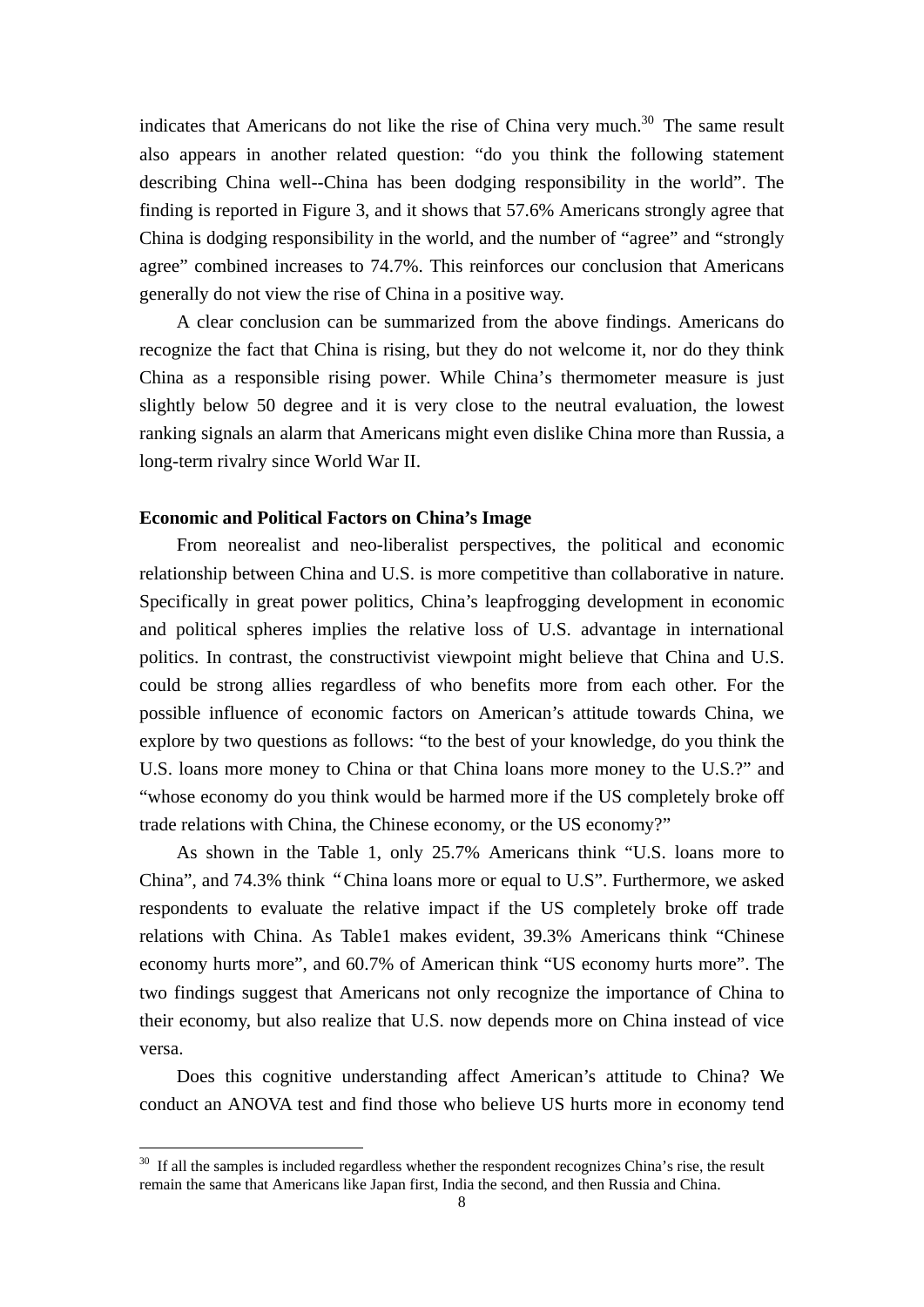to have higher thermometer measure toward China (50.1 vs. 44.0) than those who believe China hurts more. This means that economic factor does affect how Americans view China. Specifically, those who believe U.S. is more vulnerable tend to have a higher thermometer measure. So when Americans believe that their economic interest is at stake, they would adjust their perception of China in a more positive direction because of economic dependency.

| Item label | China Depends on U.S.          | U.S. Depends on China          |  |  |
|------------|--------------------------------|--------------------------------|--|--|
| loans      | U.S. loans more money to China | China loans more money to U.S. |  |  |
| $(N=781)$  | 25.7% (48.8)                   | 74.3% (47.6)                   |  |  |
| harm       | Chinese economy hurts more     | U.S. economy hurts more        |  |  |
| $(N=791)$  | $39.3\%$ (44.0*)               | $60.7\%$ $(50.1*)$             |  |  |

**TABLE 1 Economic Factors on China's Image in America**

Entry is the percentage of Americans that believe China depends more on U.S. economically or vice versa. The numbers in the parentheses are China's thermometer measure for Americans. An asterisk will be marked if the difference is significant at the level  $p \le 0.05$ . Data source: AACS

For the possible influence of political factors on American's attitude towards China, we explore by American's attitude on procedural or substantive democracy. Past studies show that American are more leaning to the idea of procedural democracy, but East Asians, on the other hand, possess a strong tradition of substantive democracy. Here we concern if Americans hold more positive attitude toward substantive democracy, would this ideational commonality generate warmer feeling on China?

Table 2 shows only 26.2% American approved "a competent government that takes people's interests into consideration, regardless of how it came into power", and 73.8% American approved "fair, public, regular and competitive elections to choose government leaders". Similarly, Table 2 also shows 37.4% American approved "selecting political leaders based on their experience, competence, and virtue, rather than popular vote", and 62.6% American approved "selecting political leaders through competitive elections". It confirms that most Americans are prone to procedural democracy. Furthermore, by ANOVA, we find no significant difference on China's thermometer measure irrespective of how they understand democracy.

**TABLE 2 Political Factors on China's Image in America**

| Item label | <b>Substantive Democracy</b>  | Procedural Democracy            |
|------------|-------------------------------|---------------------------------|
| govl       | A competent government that   | Fair, public, regular and       |
|            | takes people's interests into | competitive elections to choose |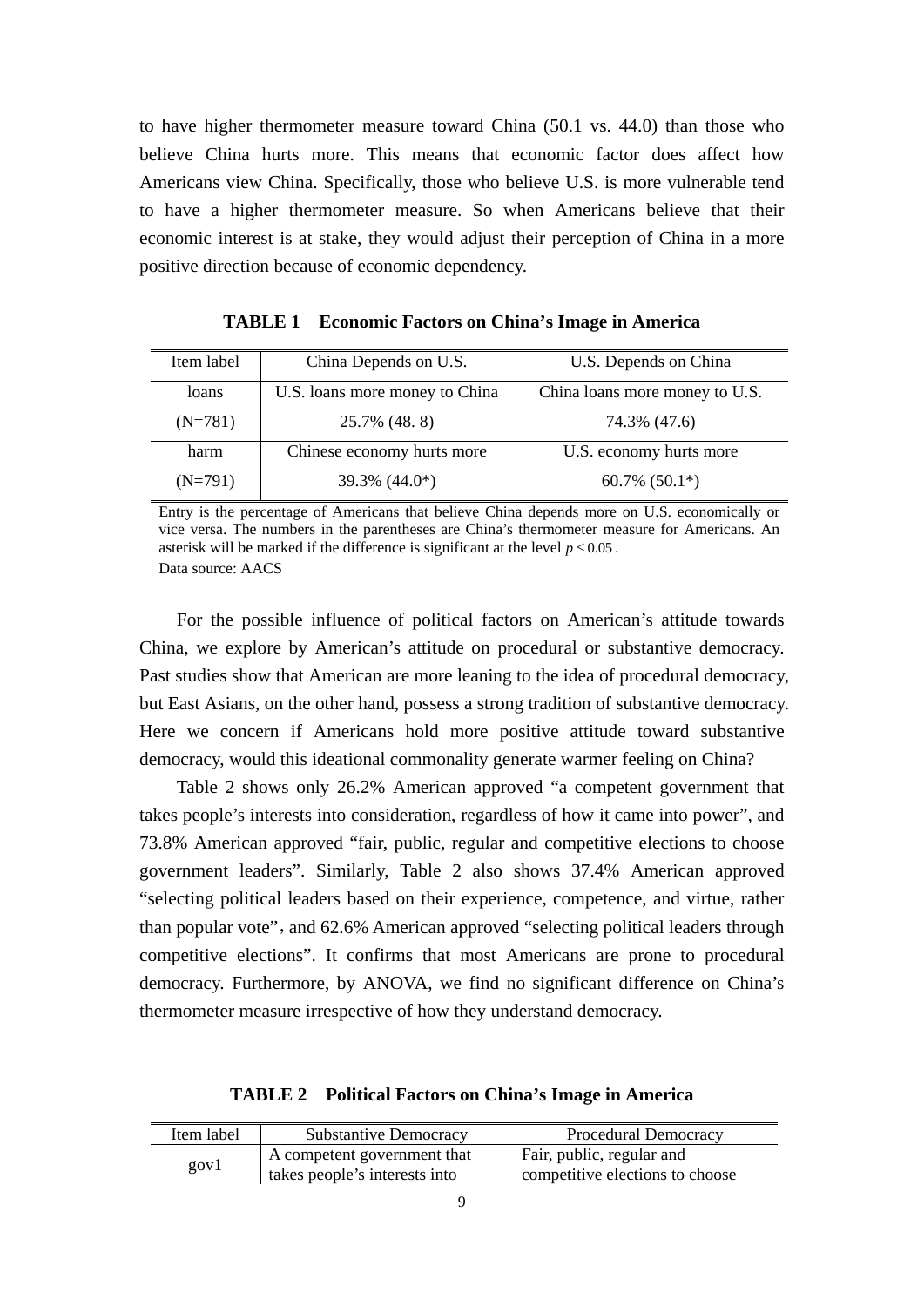|           | consideration                                                                       | government leaders                                           |  |  |
|-----------|-------------------------------------------------------------------------------------|--------------------------------------------------------------|--|--|
| $(N=810)$ | 26.2% (45.9)                                                                        | 73.8% (48.7)                                                 |  |  |
| gov5      | Selecting political leaders based<br>on their experience, competence,<br>and virtue | Selecting political leaders through<br>competitive elections |  |  |
| $(N=802)$ | 37.4% (47.5)                                                                        | 62.6% (48.4)                                                 |  |  |

Entry is the percentage of Americans that understand democracy in substantive or procedural terms. The numbers in the parentheses are China's thermometer measure for Americans. An asterisk will be marked if the difference is significant at the level  $p \le 0.05$ . Data source: AACS

In sum, we found that economic factors might be more relevant to China's image in America. Our finding discovers that China's image might vary in accord with how much U.S. depends on China economically. The higher the U.S. economic dependency on China, the better the China's image in the eyes of Americans.

#### **Historical and Strategic Factors on China's Image**

Historical factors in Sino-American relationship can be traced back to World War II and the subsequent U.S. involvement in Chinese civil war between Kuomintang and Chinese Communist Party. As more than sixty years has passed, U.S. now has normalized its relationship with China but two sensitive issues still remain, which are the sovereignty disputes of Taiwan and Tibet. Despite no formal recognition, the U.S. government tends to regard both political entities as independent states and gives them special political status when interacting with them. Such historical factors might influence how Americans perceive China's image. For those who think Taiwan and Tibet as independent states, they might have more negative view on China since China firmly rejects the sovereignty of Taiwan and Tibet. In the AACS survey, the two questions about Taiwan and Tibet are worded as "in your opinion, is Taiwan an independent country or part of China?" and "in your opinion, is Tibet an independent country or part of China?"

As Table 3 reports, 77.0% Americans regard Taiwan as an independent state and the number is 60.2% for the Tibetan case. This shows that Americans do have different historical views regarding the sovereignty issues of Taiwan and Tibet. Nevertheless, a further ANOVA test indicates that the difference of such historical view does not affect American's perception of China in terms of thermometer measures.

**TABLE 3 Historical Factors on China's Image in America**

| Item label | Agree with China          | Differ from China              |
|------------|---------------------------|--------------------------------|
| taiwc      | Taiwan is a part of China | Taiwan is an independent state |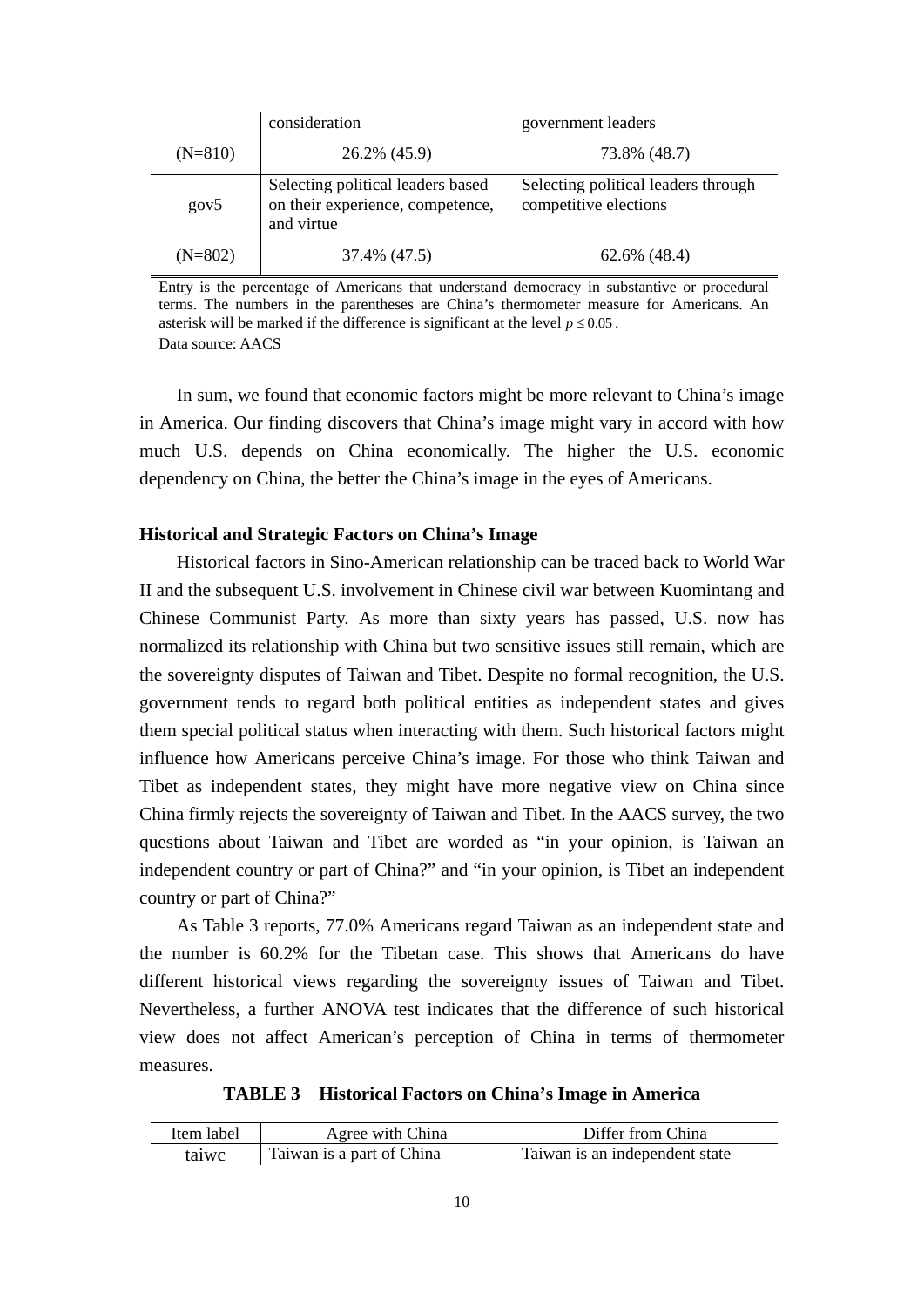| $(N=786)$ | 23.0% (48.3)             | 77.0% (47.9)                  |
|-----------|--------------------------|-------------------------------|
| tibc      | Tibet is a part of China | Tibet is an independent state |
| (N=778)   | 39.8% (48.7)             | $60.2\%$ (48.2)               |

Entry is the percentage of Americans that regard Taiwan or Tibet as a part of China or an independent state. The numbers in the parentheses are China's thermometer measure for Americans. An asterisk will be marked if the difference is significant at the level  $p \le 0.05$ . Data source: AACS

We turn to the strategic dimension that includes military and economic spheres. These factors are associated with U.S. national interests, such as military alliance or economic partnership. We want to know whether these factors would affect how Americans think of China's image. In the military sphere, the greatest choice for Americans is whether they view China as an enemy or ally. In the AACS survey, this question is worded as "do you consider China an enemy of the United States, a weak enemy of the United States, neutral, a weak ally, or a strong ally of the United States?" Surprisingly, as Table 4 shows, American people do not really think of China as their enemy since 42.6% regard China as an ally and only 27.6% regard China as an enemy. Most Americans view China as a weak ally (37.1%) or a neutral state (29.9%). However, for those who think China as an enemy, their thermometer measure for China is extremely low (31.5 and 39.5) comparing to those who think China as a neutral state (53.4) or an ally (52.8 and 52.9). This demonstrates how dominant the strategic factor in military sphere affects American's view about China. In a nutshell, two-thirds of Americans do not view China as an enemy, but once they do think so, their view will become extremely negative.

|                    | Percentage | <b>Thermometer Measure</b> |
|--------------------|------------|----------------------------|
| Strong enemy       | 5.5%       | 31.5                       |
| Weak enemy         | 37.1%      | 39.5                       |
| <b>Neutral</b>     | 29.9%      | 53.4                       |
| <b>Weak Ally</b>   | 11.0%      | 52.8                       |
| <b>Strong Ally</b> | 16.6%      | 52.9                       |

**TABLE 4 Strategic Factor in Military Sphere on China's Image in America**

Entry is the percentage of Americans that believe China is an enemy or an ally to U.S. The unit of thermometer measure ranges from 0 to 100 degree. Data source: AACS

The trade problem has become an important strategic issue in international politics today. Given the destructive nature of large-scale war, the chance of applying military measures to achieve national interests has greatly reduced. Particularly in the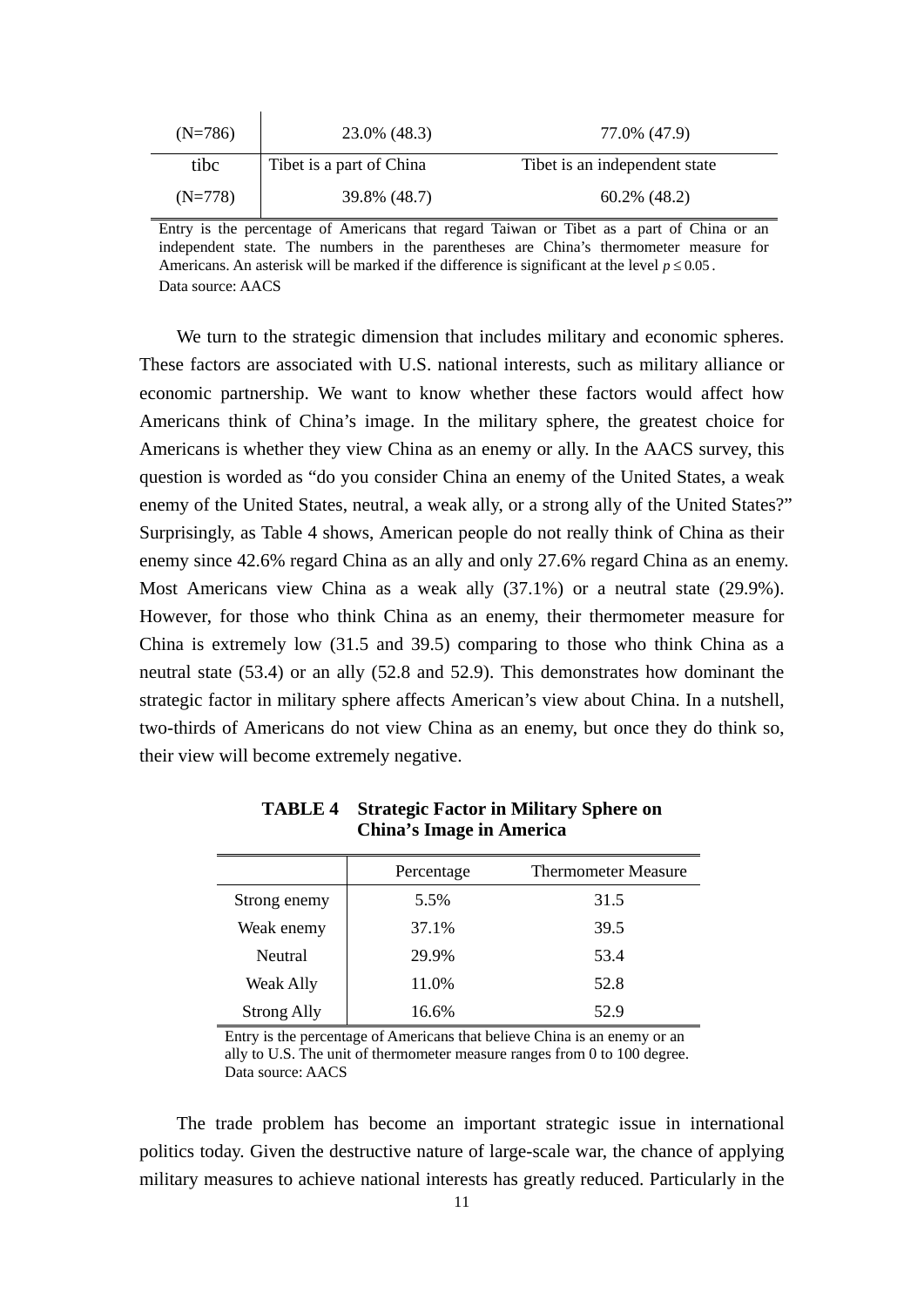globalization era, the importance of international trade has become the issue of national security and many domestic crises around the world are associated with the trade problems. Therefore, we apply the following two questions regarding the trade issue to investigate how economic strategic factors affect American's view about China's national image:

*"In deciding U.S. policies toward China, how much priority should be given to each of the following?* 

*<prior1> Increase the trade between the U.S. and China.* 

*<prior2>Promote fair trade between the U.S. and China.* 

*Should this be given extremely high priority, high priority, moderate priority, low priority, or no priority at all?"* 

| Item label | Low Importance of China                                                                         | High Importance of China                                                              |  |
|------------|-------------------------------------------------------------------------------------------------|---------------------------------------------------------------------------------------|--|
| priori1    | Increasing the trade between U.S. and<br>China has moderate $(41.1\%)$ , low, or<br>no priority | Increasing the trade between U.S.<br>and China has high or extremely<br>high priority |  |
| $(N=806)$  | $70.6\%$ $(50.6^*)$                                                                             | 29.4% (46.9*)                                                                         |  |
| priori2    | Promoting fair trade between U.S.<br>and China has moderate, low, or no<br>priority             | Promoting fair trade between U.S.<br>and China has high or extremely<br>high priority |  |
| (N=806)    | 43.4% $(49.1^*)$                                                                                | 56.6% (46.6*)                                                                         |  |

**TABLE 5 Strategic Factor in Economic Sphere on China's Image in America**

Entry is the percentage of Americans that regard China in different levels of strategic importance in economic sphere. The numbers in the parentheses are China's thermometer measure for Americans. An asterisk will be marked if the difference is significant at the level  $p \le 0.05$ . Data source: AACS

To simplify the discussion, we combine the answers of "extremely high priority" and "high priority" to signify the high strategic importance of China in respondent's view, and we combine the rest answers to indicate low strategic importance. We report the result in Table 5. Generally speaking, American people do not think that the increase of trade between U.S. and China needs to be prioritized (most people are neutral). Rather, they think the priority should be put on the promotion of fair trade, and this might be related to the huge U.S.-China trade deficit. So the focal point for American public is not the volume of the trade, but whether U.S. can maintain a balanced trade with China. However, we do find that those who believe high importance of China strategically, they tend to have lower thermometer measures (46.9 vs. 50.6, 46.6 vs. 49.1). This result is similar to the previous finding that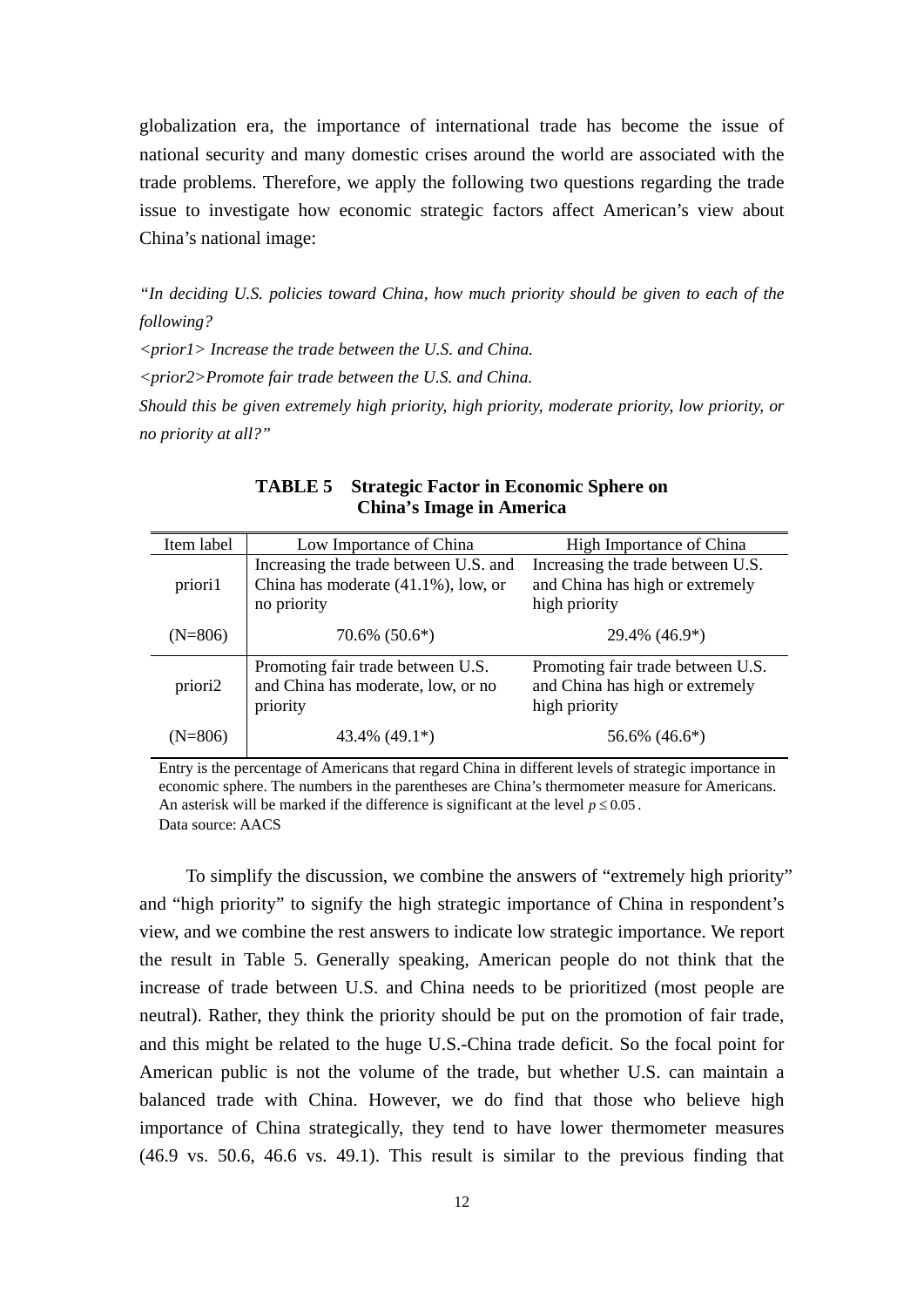American tends to dislike China if they are aware that U.S. has great interest conflict with China, in military as well as economic sphere.

#### **China's Political Particularism**

China's official position toward democracy is that China is very unique and western liberal democracy does not fit the Chinese society, and rather, China will pursue a particular democratic system under the guidance of socialism with Chinese characteristics. While most western scholars view this claim as official propaganda instead of something meaningful, the rapid development of Chinese economy has brought some interest about whether China's experience can provide an effective model for other developing countries.<sup>31</sup> This brings out two different perspectives regarding Chinese future political development. The first argues that there is nothing particular about China. Just as what other emerging democracies have gone through, China's rapid modernization eventually will trigger the democratization process. The second perspective adopts a more pessimistic view that China does have its own peculiarity, and therefore, there is little chance that its political system will go through the democratization process as the modernization theory predicts in the foreseeable future.

To see which perspective is popular in the American society, we apply the question "how well the statement that China has a political system that serves the needs of its people describe China?" As Table 6 shows, 56.0% Americans do agree with Chinese particularism, and only 44.0% believe that China does not differ from other developing countries in its democratic prospect. Among those who think China is unique, their thermometer measure is 46.3, significantly lower than those who do not concur with Chinese particularism (50.0). This indicates that China's image would be better if Americans simply view China one of developing countries in the modernization process, but if they think China as unique and no previous example is applicable, the perception of China's image would be more negative.

Another question that taps into the similar issue is asking respondents whether China will become more democratic and responsive to its people in the next ten years. As Table 6 shows, 72.2% American think that China will remain the same or will not become more democratic and responsive to its people, and only 27.8% have an optimistic evaluation. Given the fact that the trend of modernization is hardly reversible, the pessimistic evaluation reflects the belief that China is capable to prevent democratization while pursue modernization. This is another way to say Chinese particularism. Furthermore, we found that those who believe China will not

<sup>31</sup> Zheng Yongnian. (2010). *China Model: Experience and Difficulties.* Zhejiang: Zhejiang People's Publishing House.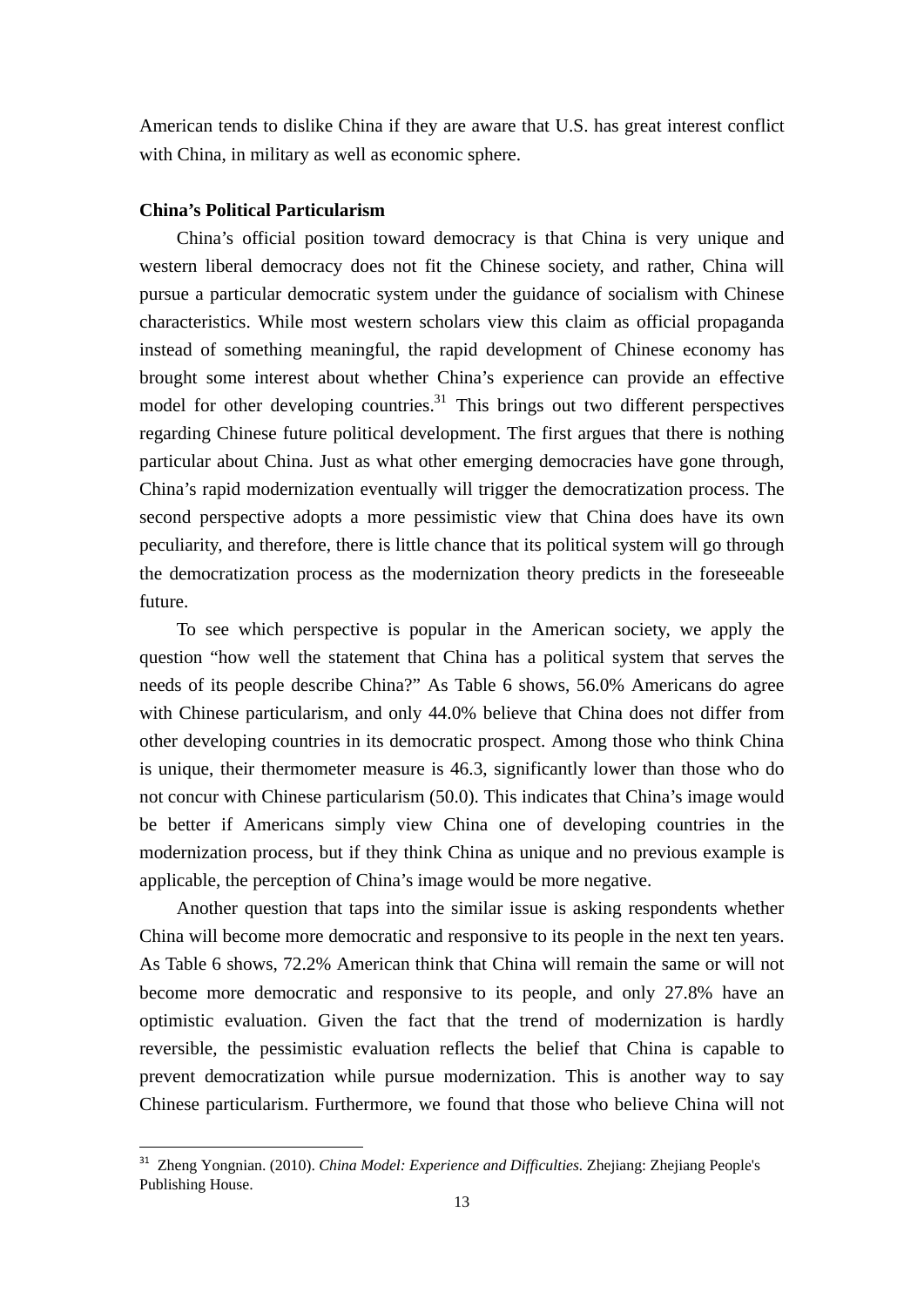become more democratic and responsive have even lower thermometer measures (44.6), 12 degree lower than those who give a positive evaluation to the prospect of China's democratization (56.6).

| Item label        | China does not differ from others                                                 | Chinese Particularism                                                                                  |  |  |
|-------------------|-----------------------------------------------------------------------------------|--------------------------------------------------------------------------------------------------------|--|--|
| cdes <sub>5</sub> | China does not have a political<br>system that serves the needs of its<br>people. | China has a political system that<br>serves the needs of its people.                                   |  |  |
| $(N=795)$         | 44.0% $(50.0^*)$                                                                  | 56.0% $(46.3^*)$                                                                                       |  |  |
| 10 <sub>dem</sub> | China will become more democratic<br>and responsive to its people                 | China will stay the same (59.6%) or<br>will not become more democratic<br>and responsive to its people |  |  |
| 'N=799)           | $27.8\%$ $(56.6^*)$                                                               | 72.2% (44.6*)                                                                                          |  |  |

**TABLE 6 Chinese Particularism and China's Image in America**

Entry is the percentage of Americans that believe or not believe China is unique and have a particular political system exclusively serving their own needs. The numbers in the parentheses are China's thermometer measure for Americans. An asterisk will be marked if the difference is significant at the level  $p \le 0.05$ .

Data source: AACS

Overall, more Americans have a pessimistic view about Chinese democracy in the future, and China's image in their eyes tends to be more negative. However, once they are willing to regard China as a regular developing state, their perception of China becomes much more positive.

#### **Can Social Interaction Promote the Image of China?**

Social capital is an important theoretical concept in sociology and political science to explain how democratic citizenship can be built and developed. One of the key components of social capital is networking, since people develop interpersonal trust, common belief and values, and sense of belonging through frequent social interaction. There are many forms of social interaction. Face to face contact and acquiring information through media are two common ways. The former interaction is more intense if such a contact requires heavy cost, such as traveling to China from the U.S. continent, and the latter is easier but less intense, such as online surfing for news about China. The conventional wisdom believes that social interaction would bring understanding and compassion, and therefore, it can increase trust and tolerance. Applying this viewpoint, we can test whether China's national image is higher for those who have frequent social interaction with China in America.

In the AACS survey, there are two questions specifically designed to measure social interaction with China. One is asking respondents "have you ever visited mainland China?", and the other is asking respondents "how interested are you in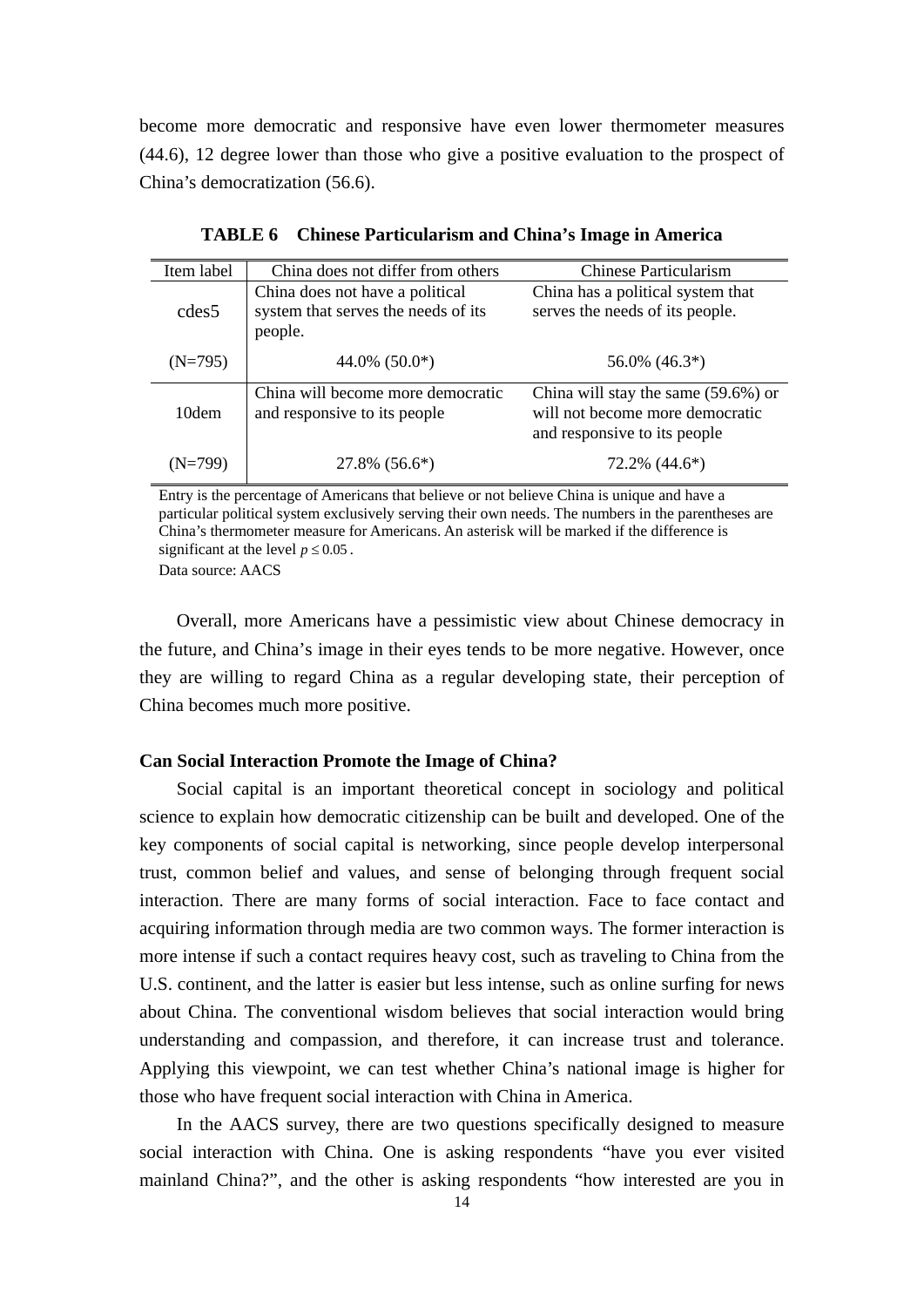news about China?" SŁ "ˇ#-ª ˇ#+f& ˇß#ユ#゚#e łßˇ#˝ł --Ê#+ł& #t-#i -ˇß˚ ˝-եł ı # º -# ª ˇ# latter is much easier, we dichotomize the latter answer with a tougher cutoff point by hardly interested vs. somewhat/very interested. As Table 7 shows, only 7.9% American have visited China, but their thermometer measure is much higher than those have not visited China (61.1 vs. 46.9). A Similar finding can also be found in another question: 77.3% American said that they are very interested or somewhat interested in news about China, and their perception of China is much better than those who have little interest in news about China (49.6 vs. 42.6). This finding indicates, if Americans have frequent social interaction with China, they will have a better image of China. Particularly, visiting China physically is very effective way to change American's perception of China in a positively direction.

| Item label | More Contact                                                  | <b>Less Contact</b>                      |  |  |
|------------|---------------------------------------------------------------|------------------------------------------|--|--|
| visite     | Have visited mainland China                                   | + °óˇ#ł_#ółłł~` į #e °łı ĵ #e łł °       |  |  |
| $(N=806)$  | $7.9\%$ (61.1 <sup>*</sup> )                                  | $92.1\%$ (46.9 <sup>*</sup> )            |  |  |
| newintc    | Very interested or somewhat<br>interested in news about China | Hardly interested in news about<br>China |  |  |
| $(N=806)$  | 77.3% (49.6*)                                                 | $22.7\%$ (42.6 <sup>*</sup> )            |  |  |

**TABLE 7 Social Interaction and China's Image in America**

Entry is the percentage of Americans that have more social interaction with China. The numbers in the parentheses are China's thermometer measure for Americans. An asterisk will be marked if the difference is significant at the level  $p \le 0.05$ .

Data source: AACS

#### **Explaining China's National Image in America**

Our earlier findings show how American view the rise of China is associated with economic, strategic, particularistic, and social interaction factors. However, previous discussions do not put these factors altogether in a multivariate context and we have no idea whether these factors are still significant and which are more powerful. To achieve this analytical purpose, we include all these factors with demographic variables, such education, age, male, income, and partisan id, in a multiple regression. The dependent variable is China's thermometer measure in America, and we recode all the covariates in accord to their variable labels.

 As Table 8 reports, American's image of China is more positive if the respondent gives higher priority to increase bilateral trade, believes that China will become more democratic, or has been visited China before. Among the three positive factors, standardized beta shows that the optimistic evaluation of China's democratic prospect has the greatest explanatory power (0.16), and then follows by the recognition of high priority of trade (0.13) and personal visiting experiences (0.11). On the other hand,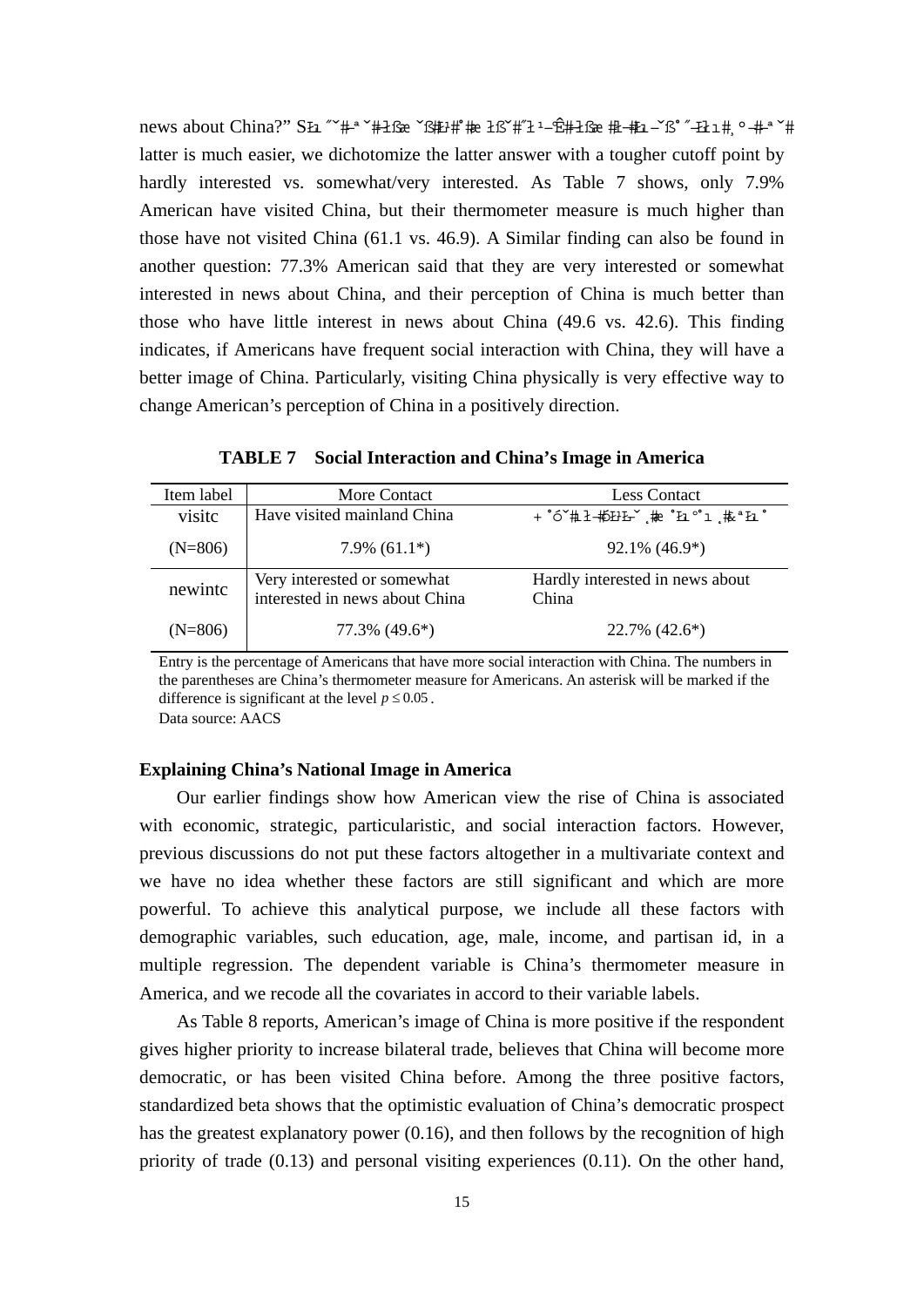American's image of China is more negative if the respondent regards China as an enemy, and the magnitude of standardized beta (-0.25) indicates that this is the most powerful predictor to explain China's thermometer measure. As to demographic variables, we discover that education and partisan id also significantly associate with the image of China. Americans who have higher education, younger age, or identify themselves as Democrats have better image of China, and the explanatory power of the three variables is about the same level as the three positive covariates, which all between 0.09 and 0.16 in terms of absolute values of standardized beta coefficient.

What does the result of ANONA and multiple regression tell us about China's image in America? First of all, Americans do recognize the rise of China now, but their perception of China's rise is very negative. In terms of economic and political factors, Americans are aware that U.S. depends more on China and they differs in the understanding of democracy from what China defines. Americans also have different opinions from China regarding the historical problem of the sovereignty issue in Taiwan and Tibet. But none of the above explains why American view China's rise negatively. Rather, our empirical findings suggest that the more relevant factors are strategic interest in military and economic spheres, conception of Chinese particularism, and frequency and intensity of social interaction. Strategically, Americans tend to view China as an enemy, and they care about the balance of trade instead of volume of trade. The perception that China is deemed the prime competitor and opponent of Americans contributes to the negative thinking of China's image. Such a negative image is also associated with Chinese particularism, the belief that China is so unique that the democratization process will not be able to starts despite the rapid overall modernization. More importantly, lack of understanding and interaction to the Chinese people and society further strengthens the fear or dislike of the rising power since most Americans know very little about China and some are not even interested in China at all.

What can China do to better its image to Americans? Strategically, China needs to clear the doubt that its economic and military development is geared to the pursuit of great power status. Instead, China should emphasize that a stable political reform requires China to continue its economic development, and the rise of national capability is a benign consequence. What China intends to achieve, similar to what western countries expect, is to push a steady and overall reform throughout the modernization process. The primary goal of China's rise is to fulfill domestic national goals, and the rapid increase of national capability gives China a chance to assimilate itself into the international society as a responsible member. To make such political discourses more convincing, China should be more open to the world and makes more efforts to the construction of its national image. Meanwhile, China should emphasize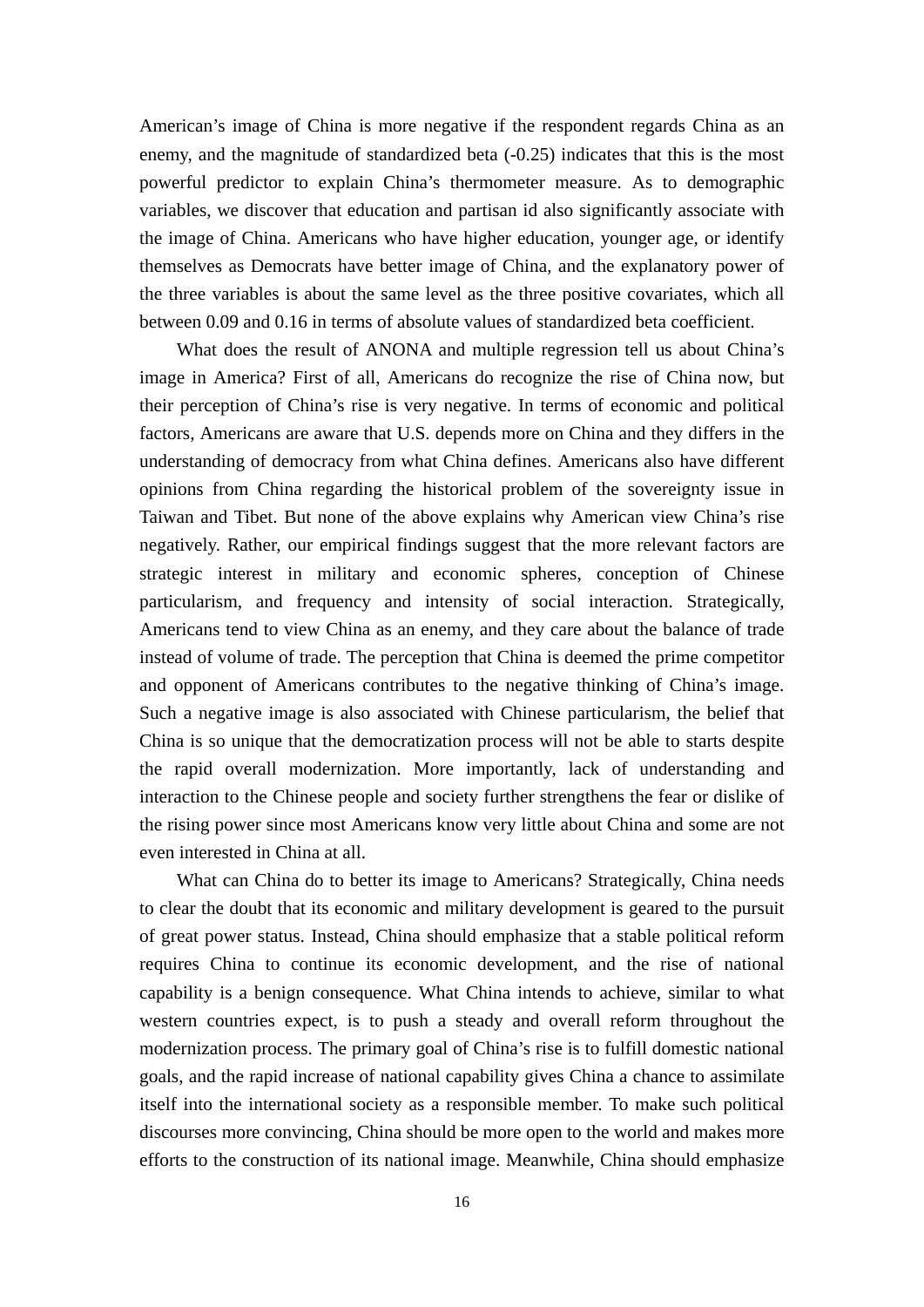its developing country status and explain the importance of incremental political reform for the future democratic prospect. If the above discourses can convince the American public and increase the optimistic view about China's democratic prospect, we believe that the image of China will be greatly improved and more Americans will view China as a sincere ally rather than an enemy in disguise.

| Covariate                          | beta    | s.e. | p-value | standardized<br>beta | variable range |
|------------------------------------|---------|------|---------|----------------------|----------------|
| <b>Economic factor</b>             |         |      |         |                      |                |
| US economy hurts more              | 1.46    | 1.65 | 0.38    | 0.03                 | dummy          |
| <b>Strategic factor</b>            |         |      |         |                      |                |
| Prioritize increasing trade        | 3.03    | 0.93 | 0.00    | 0.13                 | $1-5$          |
| Prioritize promoting fair trade    | $-0.23$ | 0.95 | 0.81    | $-0.01$              | $1-5$          |
| China is enemy                     | $-4.94$ | 0.72 | 0.00    | $-0.25$              | $1 - 5$        |
| <b>Particularistic factor</b>      |         |      |         |                      |                |
| China has its own political system | $-1.00$ | 0.56 | 0.08    | $-0.06$              | $1-5$          |
| China will be more democratic      | 5.91    | 1.37 | 0.00    | 0.16                 | $1 - 3$        |
| <b>Social interaction factor</b>   |         |      |         |                      |                |
| Have visited China                 | 9.26    | 3.00 | 0.00    | 0.11                 | dummy          |
| Interested in news about China     | 2.09    | 1.34 | 0.12    | 0.06                 | $1 - 3$        |
| <b>Demographic factor</b>          |         |      |         |                      |                |
| Education                          | 3.34    | 1.04 | 0.00    | 0.12                 | $1 - 4$        |
| Age group                          | $-2.45$ | 0.91 | 0.01    | $-0.09$              | $1 - 4$        |
| Male                               | $-1.42$ | 1.67 | 0.40    | $-0.03$              | dummy          |
| Income                             | $-0.81$ | 0.59 | 0.17    | $-0.05$              | $1-6$          |
| Republican                         | $-5.23$ | 2.06 | 0.01    | $-0.10$              | group dummy    |
| Independent voter                  | $-6.65$ | 1.92 | 0.00    | $-0.14$              | group dummy    |
| Constant (Democrat)                | 43.75   | 6.72 | 0.00    |                      |                |
| R-squared                          |         |      |         | 0.235                |                |
| $\mathbf N$                        |         |      |         | 696                  |                |

 **TABLE 8 Multiple Regression of China's Image in America** 

Dependent Variable: China's thermometer measure in U.S. (degree) Data source: AACS

#### **Conclusions**

Our empirical findings has shown, among the three perspectives of China's rise mentioned in the beginning, American has already perceive the rise of China but they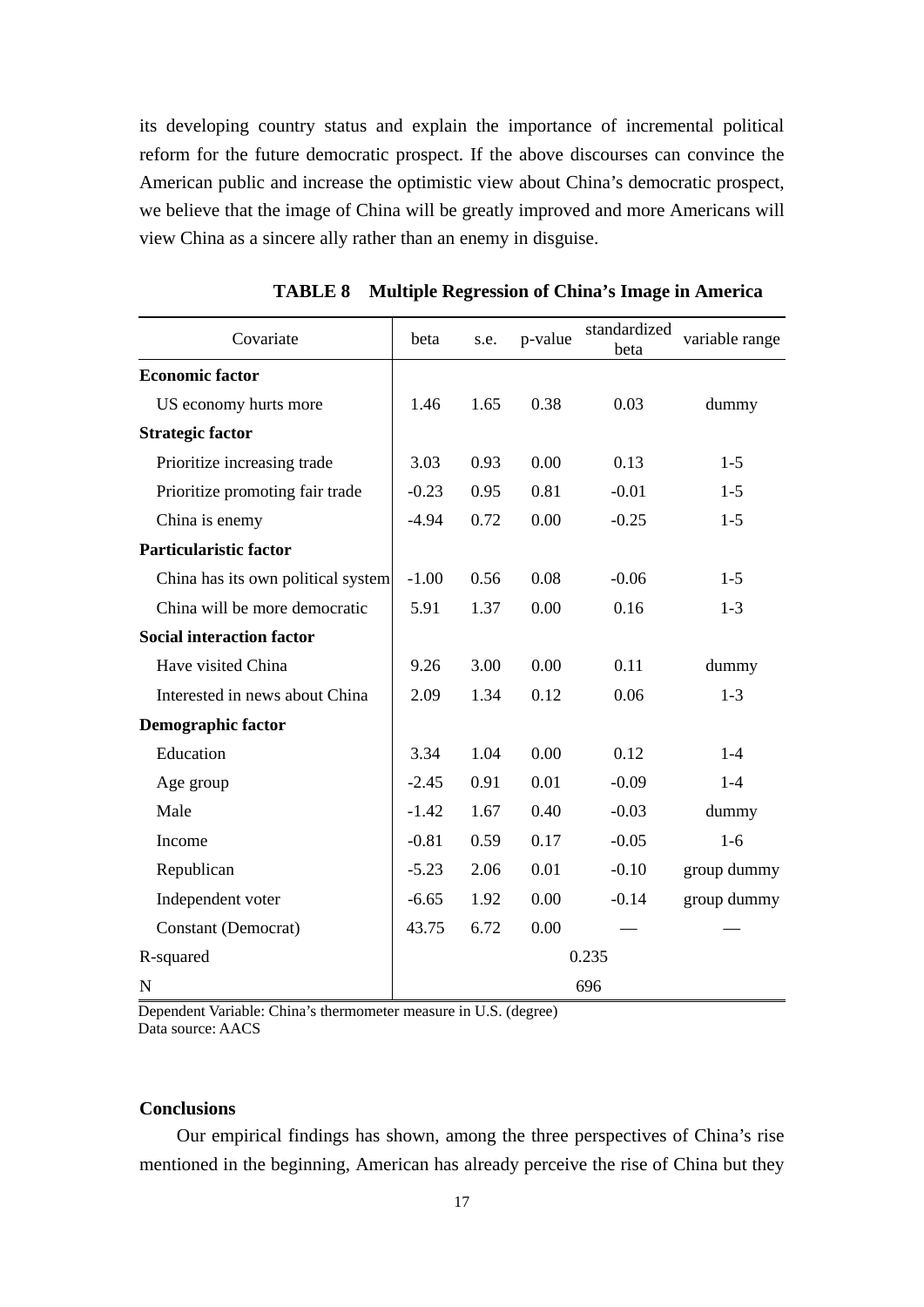worry about China's revisionist ambition and meanwhile suspect China's willingness to be a responsible great power. Also, Americans do recognize their economic vulnerability to China, and the great concern for the fair trade issue indicates that the military advantage is not easily fungible to solving economic disadvantage. The current state of American public opinion towards the rise of China cannot be accurately described by three IR paradigms per se. A more complete picture is therefore the mixture of partial theoretical claims. Neo-realists are correct in terms of American's fear about China's revisionist ambition, but this fear can be largely reduced if people possess an optimistic view about China's democratization. Neo-liberalists are correct about the salience of economic issues and the importance of trade, but they are too naïve to think that Americans would view the economic issues in terms of absolute gain rather than relative gain. Constructivists are correct about the effect of social interaction in reducing fear and mutual distrust, but they underestimate how popular the realist mindset in the American society.

What is the theoretical implication for the three IR paradigms given the fact that the cognitive reality does not resemble Hobbesian, Lockean, nor Kantian culture per se? As matter of fact, the overall picture of the findings presents a synthetic hybrid that is hard to define in current international relations theories. But relatively speaking, the major part of American's perception toward China's rise is still driven by realist's thought of great power politics, and the significant level of distrust and suspicion in China has already illuminated this point. We do see some evidence of neo-liberalist's accounts, especially how important the economic issue affect China's image. However, these impacts mostly follow the logic of relative gain, and to a great extent, the neo-liberalist explanation can be reduced to the neo-realist's account and lose its essential feature.

For constructivist's perspective, we do discover two encouraging findings that might strengthen constructivist rationale. First, perception of Chinese democratic future greatly influences whether American view the rise of China positively or negatively. This provides an explanation to why Americans tend to apply Hobbesian worldview to understand China, because the direction of Chinese political development determines how American's perception is shaped. If most Americans believe that China is on the way to achieve a certain form of democracy, this might fundamentally change the current perception. But this requires more work in the Chinese side to show what exactly the Chinese government plans in terms of political reforms and to what extent the concept of Chinese democracy can accommodate key elements of western democracy. Second, social interaction does promote positive thinking for the American public about China's rise. Particularly, exchange of visitors can bring significant improvement of how people think each other. For those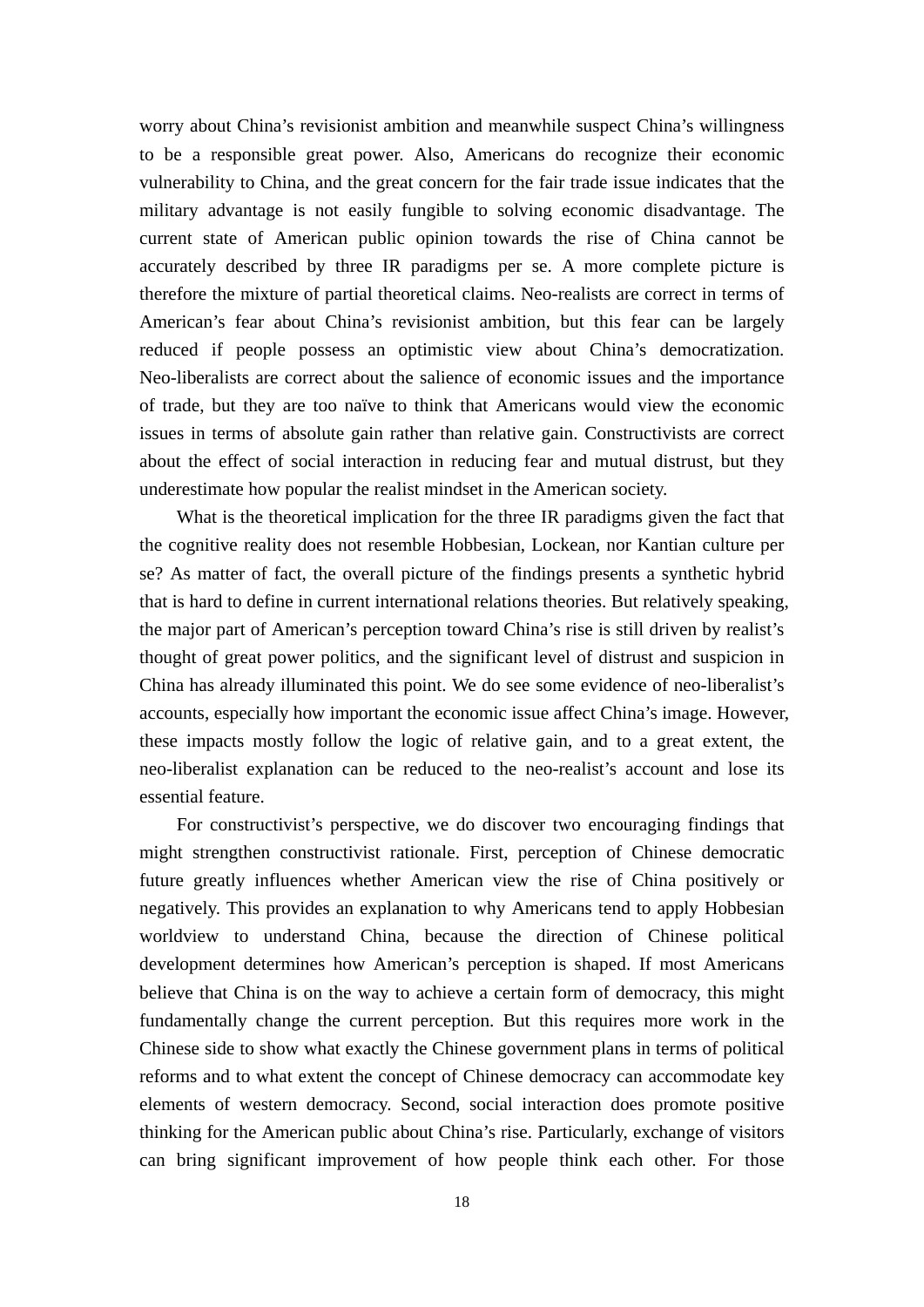Americans who have been travelled to China, the reason of their more positive thinking is likely to associate with their first-hand experiences about the changing of China. Instead of imaging China as a never-changing autocracy, these people understand that China is evolving and there are many possibilities for China's future political development. From this point of view, the current Hobbesian perception in America public might only reflect the fact that most Americans do not really understand what is happening in China, and their fear about China's rise could be easily alleviated once they have chance to stay China and feel the vibrant of the changing society.

#### **References**

- Bannister, J. P. and Saunders, J. A. (1978). UK Consumers' Attitudes Towards Imports: The Measurement of National Stereotype Image. *European Journal of Marketing* 12(8): 562-570.
- Baum, M. A. (2004). Going Private Public Opinion, Presidential Rhetoric, and the Domestic Politics of Audience Costs in US Foreign Policy Crises. *Journal of Conflict Resolution* 48(5): 603-631.
- Bergsten, C. Fred. (2008). *China's Rise: Challenges and Opportunities.* United Book Press.
- Bernstein, Richard and Munro, Ross H. (1997). *The Coming Conflict with China.*  New York: Alfred A. Knopf.
- Betts, R. K. (1993). Wealth, Power, and Instability: East Asia and the United States after the Cold War. *International Security*: 34-77.
- Breslin, Shaun. (2009). Understanding China's Regional Rise: Interpretations, Identities and Implications. *International Affairs* 85(4): 817-835.
- Deng, Yong. (2009). China's Struggle for Status: The Realignment of International Relations. *Asia Policy* 8(1): 174-178.
- Economy, Elizabeth C. (2010). The Game Changer: Coping with China's Foreign Policy Revolution. *Foreign Affairs* 89(6): 142-152.
- Eland, I. (2003). *Is Chinese Military Modernization a Threat to the United States?* Cato Institute.
- Fravel, M. Taylor. (2010). International Relations Theory and China's Rise: Assessing China's Potential for Territorial Expansion. *International Studies Review*: 505-532.
- Friedberg, Aaron L. (2005). The Future of U.S.-China Relations: Is Conflict Inevitable? *International Security* 30(2): 7-45.
- Glaser, Charles. (2011). Will China's Rise Lead to War: Why Realism does Not Mean Pessimism. *Foreign Affairs* 90: 80-91.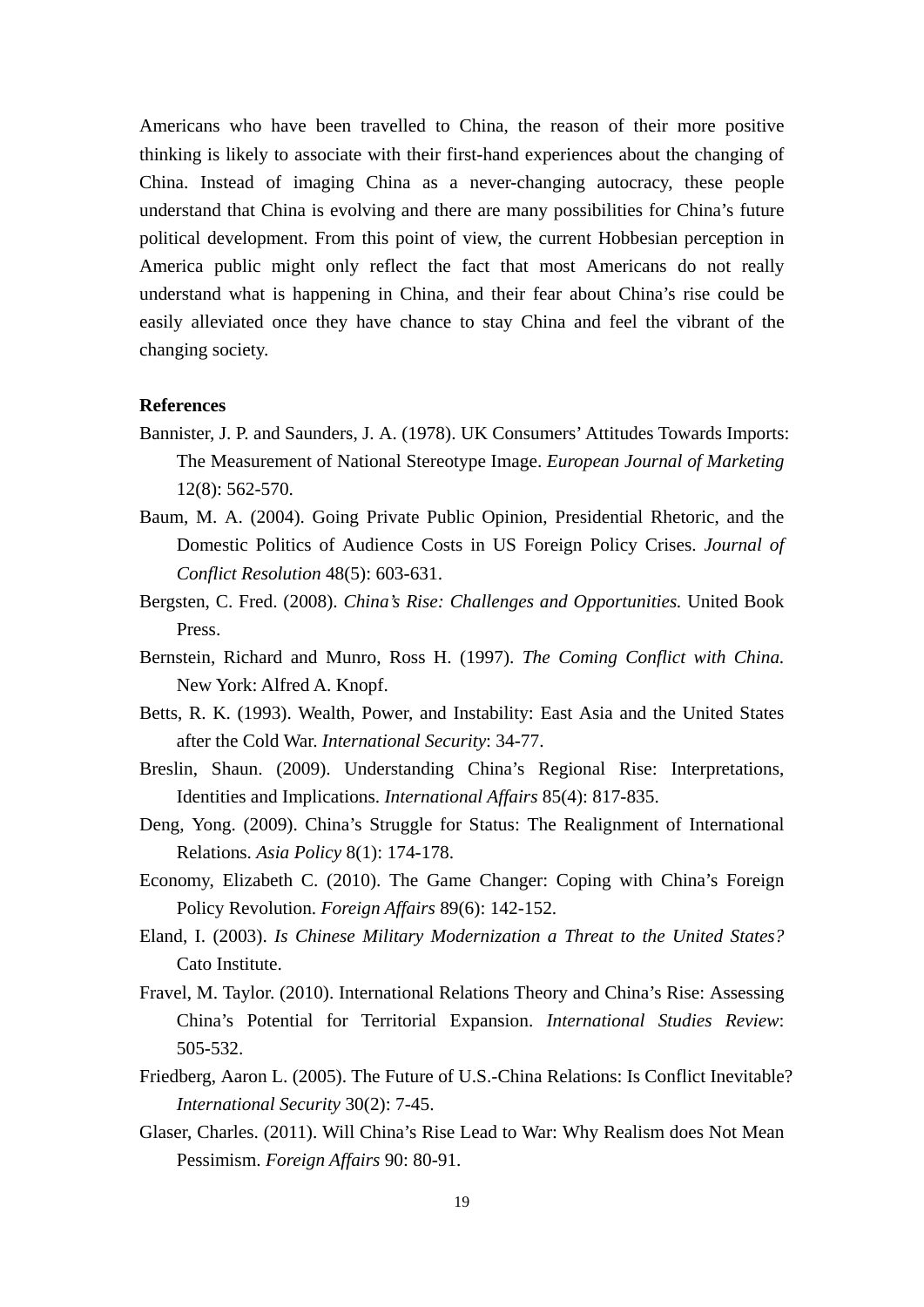- Hindess, B. (1998). Neo-liberalism and the National Economy. *Governing Australia: Studies in cContemporary Rationalities of Government*: 210-226.
- Hobolt, S. B. and R. Klemmemsen. (2005). Responsive Government? Public Opinion and Government Policy Preferences in Britain and Denmark. *Political Studies*  53(2): 379-402.
- Jacobs, L. R. (1992). The Recoil Effect: Public Opinion and Policymaking in the US and Britain. *Comparative Politics*: 199-217.
- Jervis, R. (1976). *Perception and Misperception in International Politics.* Princeton University Press.
- Kleine-Ahlbrandt, Stephanie; Small, Andrew. (2008). China's New Dictatorship Diplomacy: Is Beijing Parting with Pariahs, *Foreign Affairs* 87(1): 38-56.
- Krauthammer, Charles. (1995). Why We Must Contain China. *Time*.
- Legro, Jeffrey W. (2005). *Rethinking the World: Great Power Strategies and International Order*. NY: Cornell University Press.
- Lijun, S. (1999). China and the United States: Asymmetrical Strategic Partners. *The Washington Quarterly* 22(3): 145-164.
- Lindell, U. and S. Persson (1986). The Paradox of Weak State Power: a Research and Literature Overview. *Cooperation and Conflict* 21(2): 79-97.
- Manheim, J. B. and Albritton, R. B. (1984). Changing National Images: International Public Relations and Media Agenda Setting. *American Political Science Review* 78(3): 641-657.
- Mearsheimer, John J. (2001). *The Tragedy of Great Power Politics.* New York: W. W. Norton.
- Mearsheimer, John J. (2006). China's Unpeaceful Rise. *Current History* 105(690): 160-2.
- Mosher, Steven W. (2000). *Hegemon: China's Plan to Dominate Asia and the World*. San Francisco: Encounter Books.
- Nagashima, Akira. (1970). A Comparison of U.S. and Japanese Attitudes Toward Foreign Products. *Journal of Marketing* 34(1): 68-74.
- Pan, C. (2004). The "China Threat" in American Self-imagination: the Discursive Construction of Other as Power Politics. *Alternatives*: 305-331.
- Powlick, P. J. and Katz, A. Z. (1998). Defining the American Public Opinion/Foreign Policy Nexus. *Mershon International Studies Review* 42(1): 29-61.
- Risse-Kappen, T. (1991). Public Opinion, Domestic Structure, and Foreign Policy in Liberal Democracies. *World Politics* 43(4): 479-512.
- Tarrow, S. G. (2011). *Power in Movement: Social Movements and Contentious Politics.* Cambridge University Press.
- Wen Jiabao. Report on the Work of the Government. The Fifth Session of the